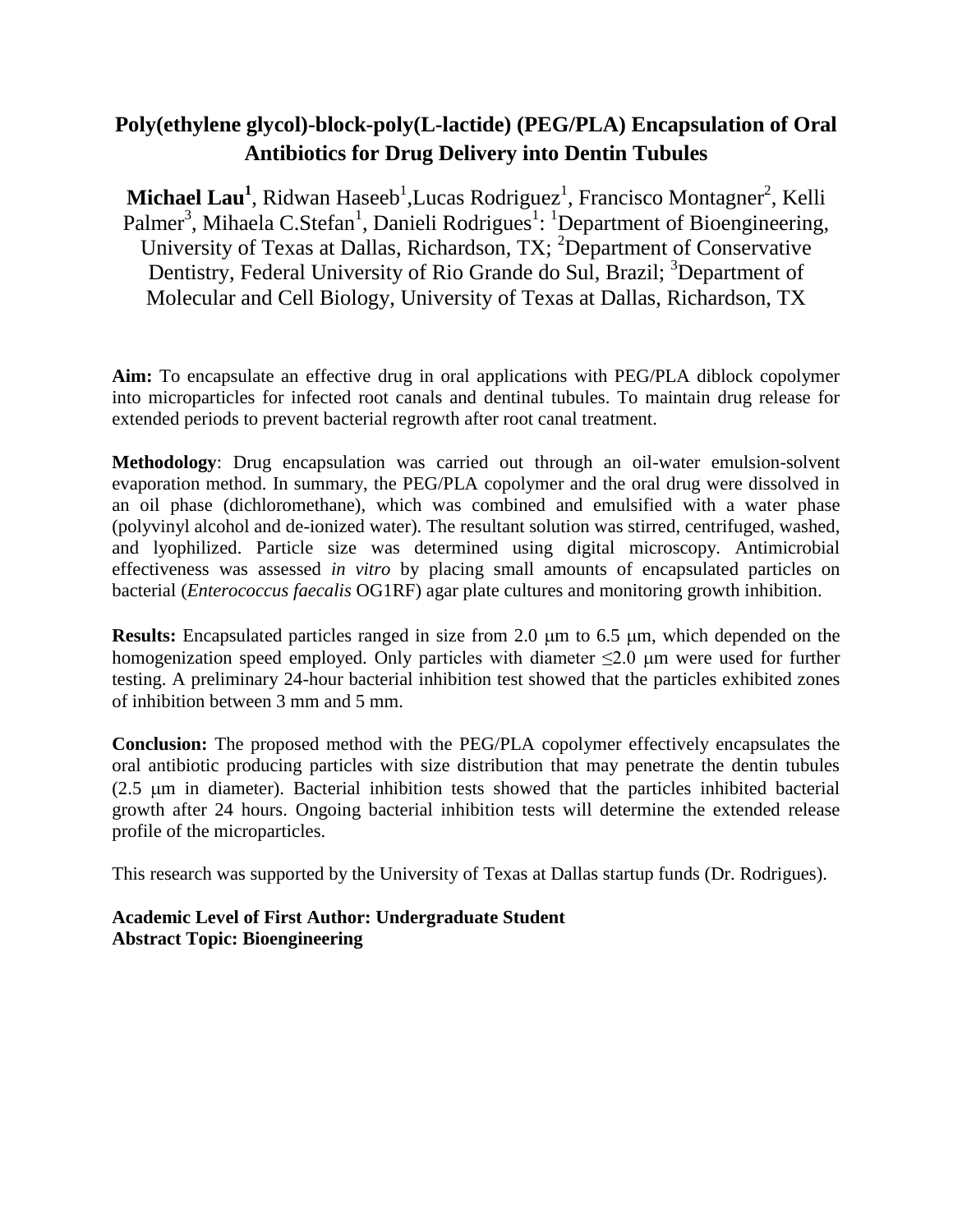#### John Corbett

#### IEEE Medical Device Symposium 2013 Abstract

Lipocalin-type prostaglandin D synthase (L-PGDS) in cerebrospinal fluid (CSF) contributes to the maturation and maintenance of CNS. L-PGDS post-translational dysregulation may contribute to pathobiology of different CNS diseases, but methods to monitor its proteoforms are limited. In this report we combined in-solution isoelectric focusing (IEF) and superficially porous liquid chromatography (SPLC) with Fourier transform mass spectrometry (FTMS) to characterize common CSF L-PGDS proteoforms. Across 3D physiochemical space (*pI*, hydrophobicity, and mass) 217 putative proteoforms were observed from 21-24 kDa and *pI* 5-10. Glycoprotein accurate mass information, combined with tandem MS analysis of peptides generated from 2D fractionated proteoforms, enabled the putative assignment of 208 proteoforms with varied PTM positional occupants. 15 structurally-related N-glycans at N29 and N56 were observed, with results that suggest distinct N-glycan compositional variants are preferred on each amino acid, and that sialic acid content was a determinant of proteoform *pI*. Other PTMs characterized include a core-1 HexHexNAc-O-glycan at S7, acetylation at K16 and K138, sulfonation at S41 and T142, and dioxidation at C43 and C145. The IEF-SPLC-MS platform presented provides 30-40× improved peak capacity versus conventional 2D gel electrophoresis and shows potential for repeatable proteoform analysis of surrogate PTM-based biomarkers from biofluids.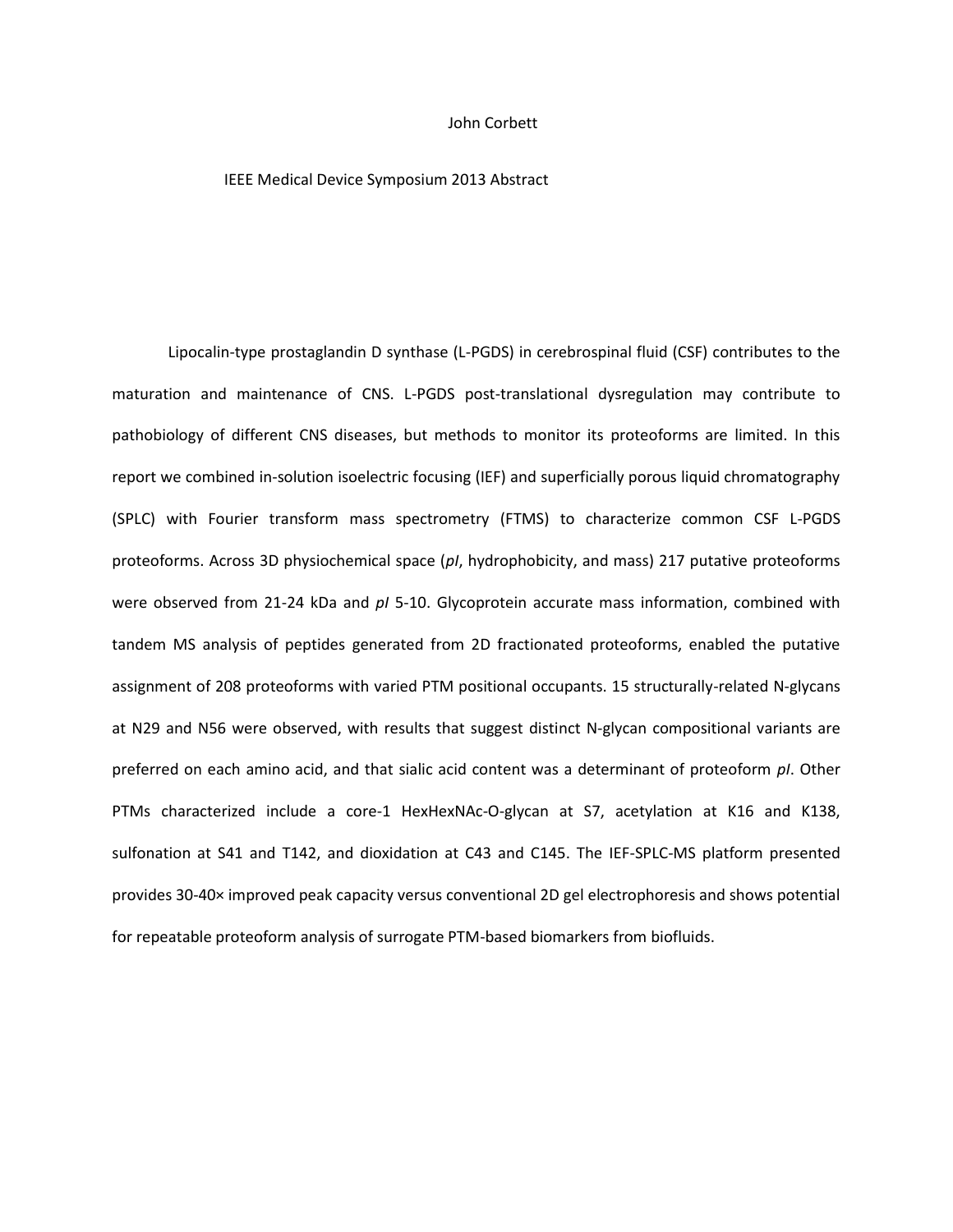# **Second Annual IEEE Medical Device Symposium**

*"Medical Device Innovation in 21st Century"*  **The University of Texas at Dallas, Richardson, TX.** 

# **Development of methodologies to evaluate the effect of bacterial biofilm and micromotion on corrosion of dental implants**

\*Anie Thomas<sub>1</sub>, Sathyanarayanan Sridhar<sub>1</sub>, Arvind Adapalli<sub>1</sub>, Maria Burbano-Salazar 1, Sutton Wheelis1, , Kelli Palmer<sub>2</sub>, Pilar Valderrama3, Thomas G. Wilson3, Danieli Rodrigues1.

**Introduction:** Bacterial biofilms on the surface of dental implants can create byproducts that are acidic in nature. This along with micromotion from occlusal loading, can cause the dissolution of titanium, which is a primary factor of peri-implantitis (PI).

**Aims & Methods:** This study will discuss a novel testing method that will enable the accruement of knowledge on the effect of bacterial biofilm and occlusal forces in the failure of dental implants. Different bacterial strains pertaining to PI, such as *E. faecalis, S. sanguinis, S. gordonii,* etc., were tested for their growth and pH. The strain capable of providing a good growth rate and an acidic pH, was used for the immersion tests and mechanical testing. In the immersion tests, dental implants were immersed in broth containing the bacterial strain. For mechanical testing the dental implants were placed under fatigue cycles in the presence of bacterial biofilm in a chamber with ample flow of broth and bacteria. The testing conditions were guided by ISO standards which required an inclination of the implant setup at a 30o angle and representation of 3mm bone loss. During immersion and mechanical testing, aliquots from fixed intervals were extracted to quantify the dissolution of titanium ions using Electrical Impedance Spectroscopy and Voltammetry. Surfaces of implants were imaged using a Keyence microscope, and analyzed by Scanning Electron Microscopy equipped with Energy Dispersive X-ray Spectroscopy detector, before and after testing.

**Results & Conclusion:** This experimental setup enacts relevant physiological conditions and forces met in the oral cavity by the implants. Analysis of results show the corrosive nature and forces implants have to endure. The results concluded provides more insight on the contribution of bacterial biofilms and occlusal forces on the integrity of dental implants. Furthermore, targeted measures on how to prevent such factors can also be inferred.

<sup>1</sup>Department of Bioengineering, University of Texas at Dallas, Richardson, TX [axt012600@utdallas.edu,sxs125031@utdallas.edu,apa103020@utdallas.edu,mxb121131 @utdallas.edu, sxw110230@utdallas.edu, danieli@utdallas.edu ]; <sup>2</sup>Department of Cell and Molecular Biology, University of Texas at Dallas, Richardson, TX [ kelli.palmer@utdallas.edu ];

<sup>3</sup>Department of Periodontics, Texas A&M University Baylor College of Dentistry, Dallas, TX [valderrama@bcd.tamhsc.edu , [tom@northdallasdh.com](mailto:tom@northdallasdh.com)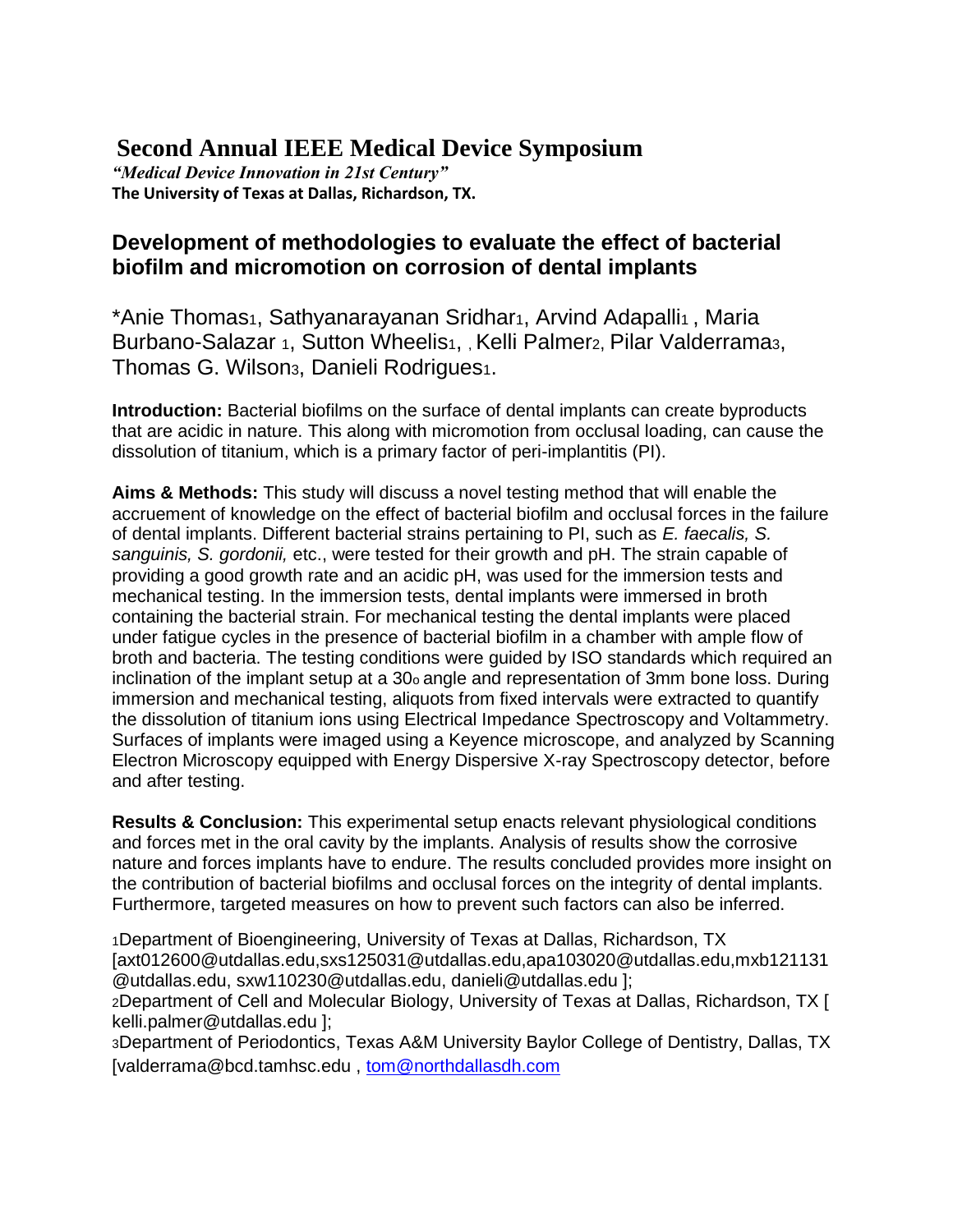# **Nanomics: Proteomic platform based solution for point of care quantification of cancer stem cell activity**

#### **Anjan Panneer Selvam, Lakshmimeghana Pamidighantam, Shalini Prasad Department of Bioengineering, University of Texas at Dallas, Richardson, TX 75080**

The goal of the project is the demonstration of a bio-electrochemical solution for quantification of protein biomarker activity from cancer stem cell lysates. This quantification is essential for cancer risk assessment, prognosis study, early diagnosis and phenotype classification.

Introduction: Cancer stem cells have been identified as critical cues for detection and analysis of primary cancer metastasis and distant metastasis. It was recently demonstrated that cancer stem cells are rich in aldehyde dehydrogenase isozymes. Current detection/quantification techniques such as western blotting and flow cytometry are not geared for this task due to (1) low concentration of activity markers corresponding to cancer stem cells in a tumor mass (2) lack of robust surface markers.

Aims and Methods: This project innovatively combines a nano-porous sieve and micrometal electrodes for protein biomarker quantification from cancer stem cell lysates. An affinity immunoassay is used to capture specific protein biomarkers and electrochemical impedance spectroscopy is used to quantify these protein-binding events. The nano-porous sieve is overlaid on the electrodes and the resulting innovation (1) achieves improved macromolecular crowding to enhance protein-protein interaction (2) functions as a molecular sieve to filter cell debris, thus reducing non-specific binding/signal (3) achieves an amplified signal response enabling low detection limits. By tuning the frequency of applied voltage, we selectively study the nano-confined spaces where protein binding happens and this additionally helps to achieve low limits of detection.

Results: We present our work for quantification of two isozymes of aldehyde dehydrogenase: ALDH1A1 and ALDH1A3 from lung cancer stem cell lysates. The sensor has demonstrated low detection limits of 10 pg/mL for both the protein biomarkers ALDH1A1 and ALDH1A3. This high sensitivity and robust operation showcase the ability of the technology to be used as a point-of-care solution for quantification of cancer stem cell activity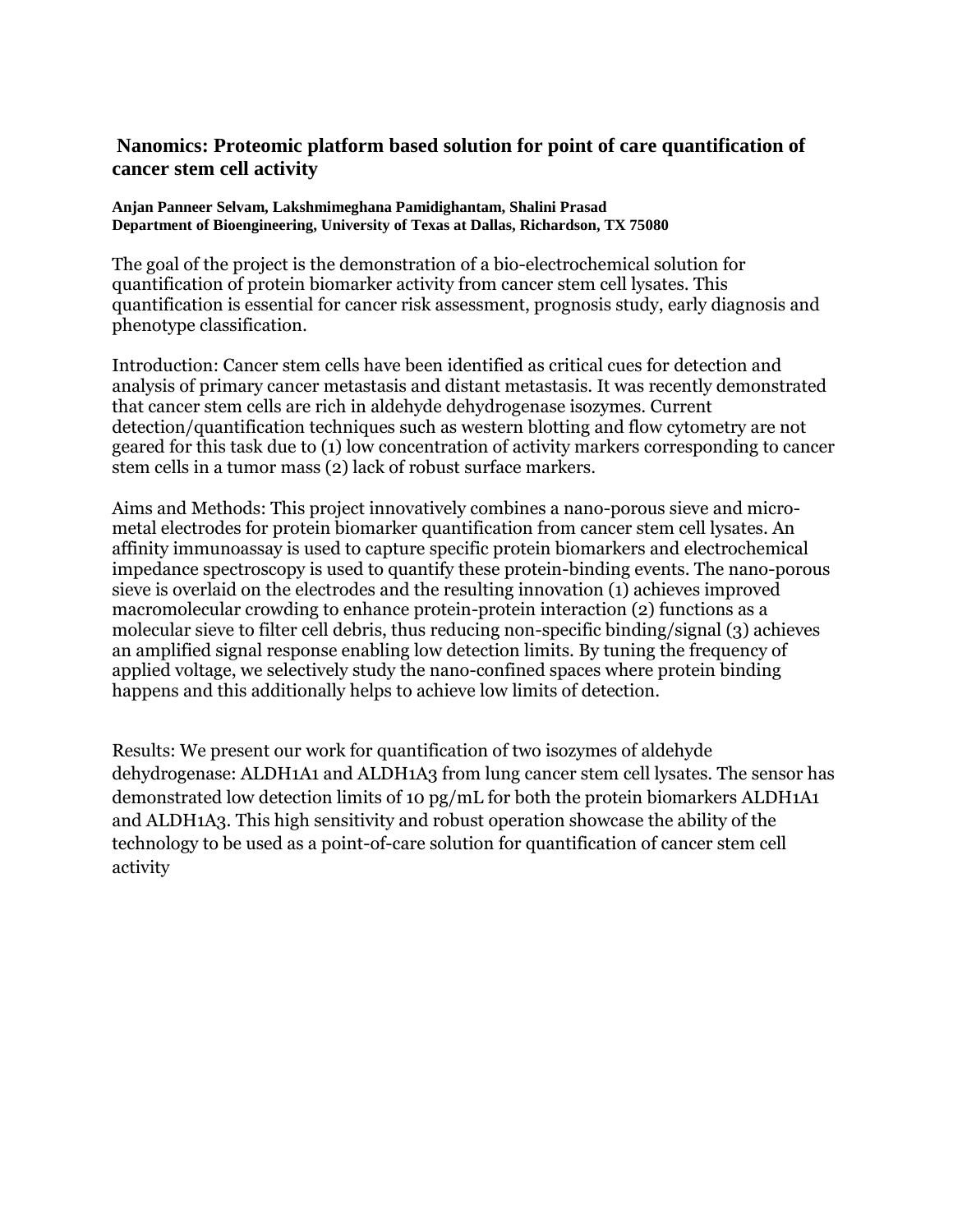#### **Preventing Operating Room Fires: Development of an Operating Room Fire Prevention Device**

Aris J. Maguddaya $e^{1*}$ , Bradley A. Kimbrough<sup>2</sup>, Sarah Luna<sup>1</sup>, William C. Culp, Jr. M.D.<sup>3,4</sup>

 $1$ University of Texas at Austin, Austin, Texas  $2$ Baylor University, Waco, Texas  $3$  Department of Anesthesiology, Scott & White Hospital, Temple, Texas <sup>4</sup>Texas A&M Health Science Center College of Medicine, Temple, Texas

\* [ajmaguddayao95@utexas.edu](mailto:ajmaguddayao95@utexas.edu)

#### **Introduction**

Operating room (OR) fires present a real danger to surgical patients and is estimated to occur over 600 times annually. For fire to occur, the three points of the fire triad must be present: an oxygen source, ignition source, and fuel source. The electrosurgical unit (ESU) pencil triggers the vast majority of OR fires. Carbon dioxide (CO<sub>2</sub>) is a gas proven to prevent ignition and suppress fire by displacing oxygen.

#### Aims and Methods

We hypothesize that a device can be created to produce a cone of  $CO<sub>2</sub>$  around an ESU pencil tip, thus reducing OR fire risk. A divergent nozzle was connected to a  $CO<sub>2</sub>$  source via silicon tubing, which was then secured to an ESU pencil (Figure 1). This device was tested in a flammability testing chamber in which the ESU pencil was activated for sustained current delivery to an aluminum plate holding a laparotomy sponge. Each test was performed in various oxygen environments with the device turned on  $(CO<sub>2</sub>$  flow) and with the device turned off. Additionally, 4D contour mapping of  $CO<sub>2</sub>$  concentrations was performed with a micro-CO<sub>2</sub> sampling device using a  $6x3x3cm$  matrix to depict  $CO<sub>2</sub>$ concentrations in 3D space.



#### Results and Conclusions

The median ±SD [range] ignition time of the control group in 21% oxygen was 2.9s±0.44 [2.3 – 3.0], in 50% oxygen  $0.58$ s $\pm$ 0.12 [0.47 – 0.73], and in 100% oxygen 0.48s $\pm$ 0.50 [0.03 – 1.27]. No fire was observed when CO<sub>2</sub> was applied through the device in all oxygen concentrations (Figure 2). The  $CO<sub>2</sub>$  concentration at the end of the ESU tip was 95% while the average CO<sub>2</sub> concentration one centimeter away was 64% (Figure 3). Therefore, pumping CO<sub>2</sub> through the device effectively displaced enough oxygen around the ESU tip to prevent ignition.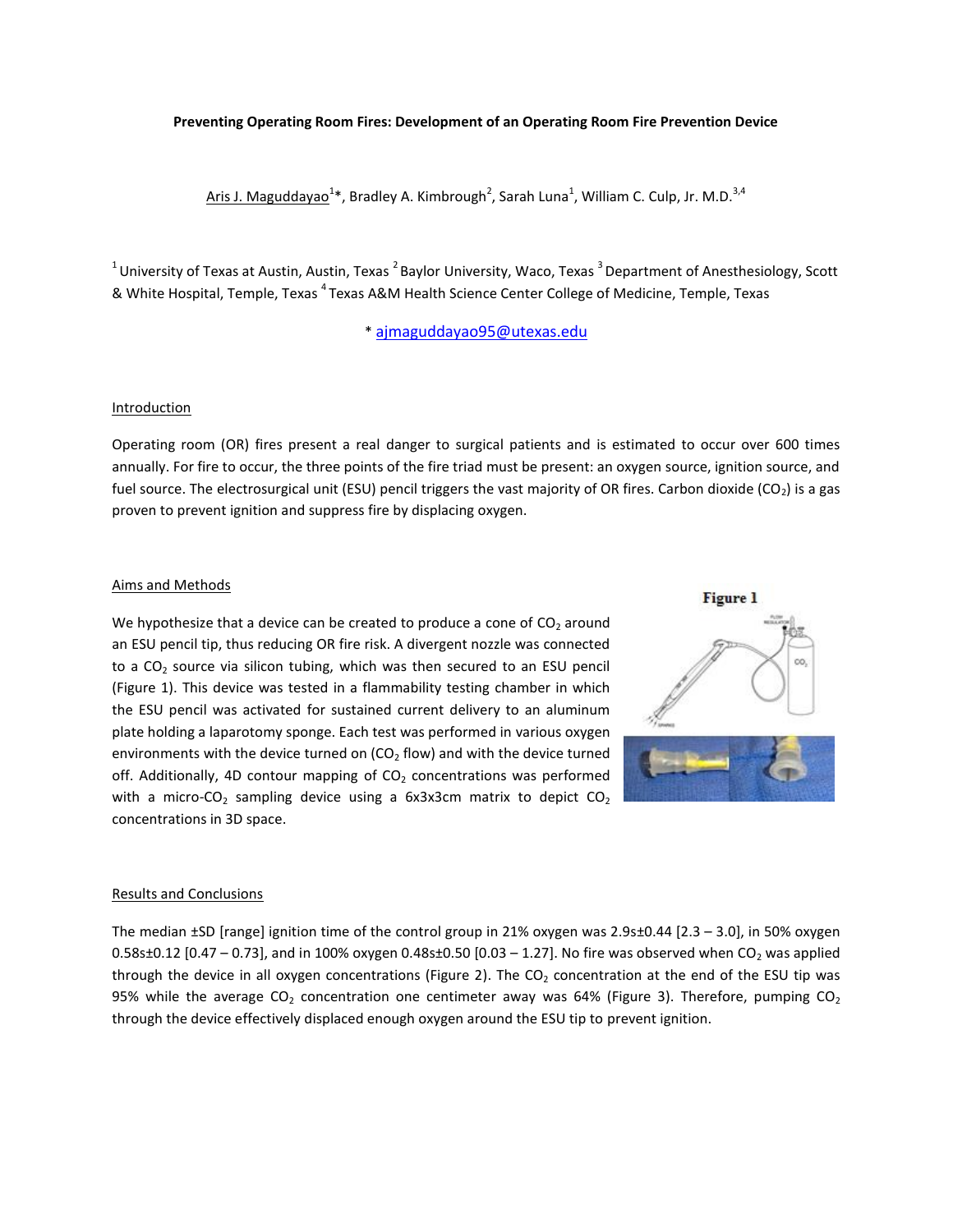**Gecko Hands: Novel cardiothoracic forceps for prevention of mechanical damage during CABG surgery 1,2Reit, R.\*, 2Barrenechea, A., 2Malinow, R., 2Moran, S. 1.Texas Biomedical Device Center, Dallas TX 2.Wallace H. Coulter Department of Biomedical Engineering, Georgia Institute of Technology, Atlanta GA**

## **\*radu.reit@utdallas.edu**

#### **Introduction:**

Coronary heart disease (CHD) is a chronic disease affecting millions of Americans. For individuals with severe CHD, coronary artery bypass graft (CABG) surgery is often the only effective intervention. During a CABG procedure, cardiothoracic surgeons use forceps with broad blades mainly used for tissue manipulation via a compressive force. When manipulating fragile tissues encountered in CABG surgery, forceps can cause unintended damage to the tissue. In this study, novel cardiothoracic forceps which circumvent the application of compressive force to cardiac tissue were explored and prototyped.

#### **Aims and Methods:**

The functional redesign of the cardiothoracic forceps calls for a device with similar design parameters. Novel improvements should ensure the release of tissue in the event of a major displacement (aberrant beat, etc.) to avoid forces above the burst limit of the vessel. Surgeons at Emory University Hospital at Midtown were contacted for input on design parameters and functionality. Calculations on blood vessel rupture force were derived from literature and a handicap factor ( $E' = E^*0.5$ ) for the stiffness of the compromised vessels was used as a threshold for the maximal output force. Finally, finite element analysis (FEA) was conducted to study the stress distribution in the first design. A sample prototype was then printed and assembled for initial testing.

#### **Results:**

The Gecko Hands design was chosen for its minimization of compressive force, as well as its integration of aspiration. The proposed design meets the selection criteria of current forceps (21.6cm, 24g, < 10N applied force) and also employs the use of suction to remove excess fluid in the surgical space. In doing so, the Gecko Hands vacuum forceps also replaces the surgical aspirator, another commonly used surgical device. The use of this multi-tool in CABG surgery could eliminate surgical clutter during openheart procedures while also reducing the duration of surgery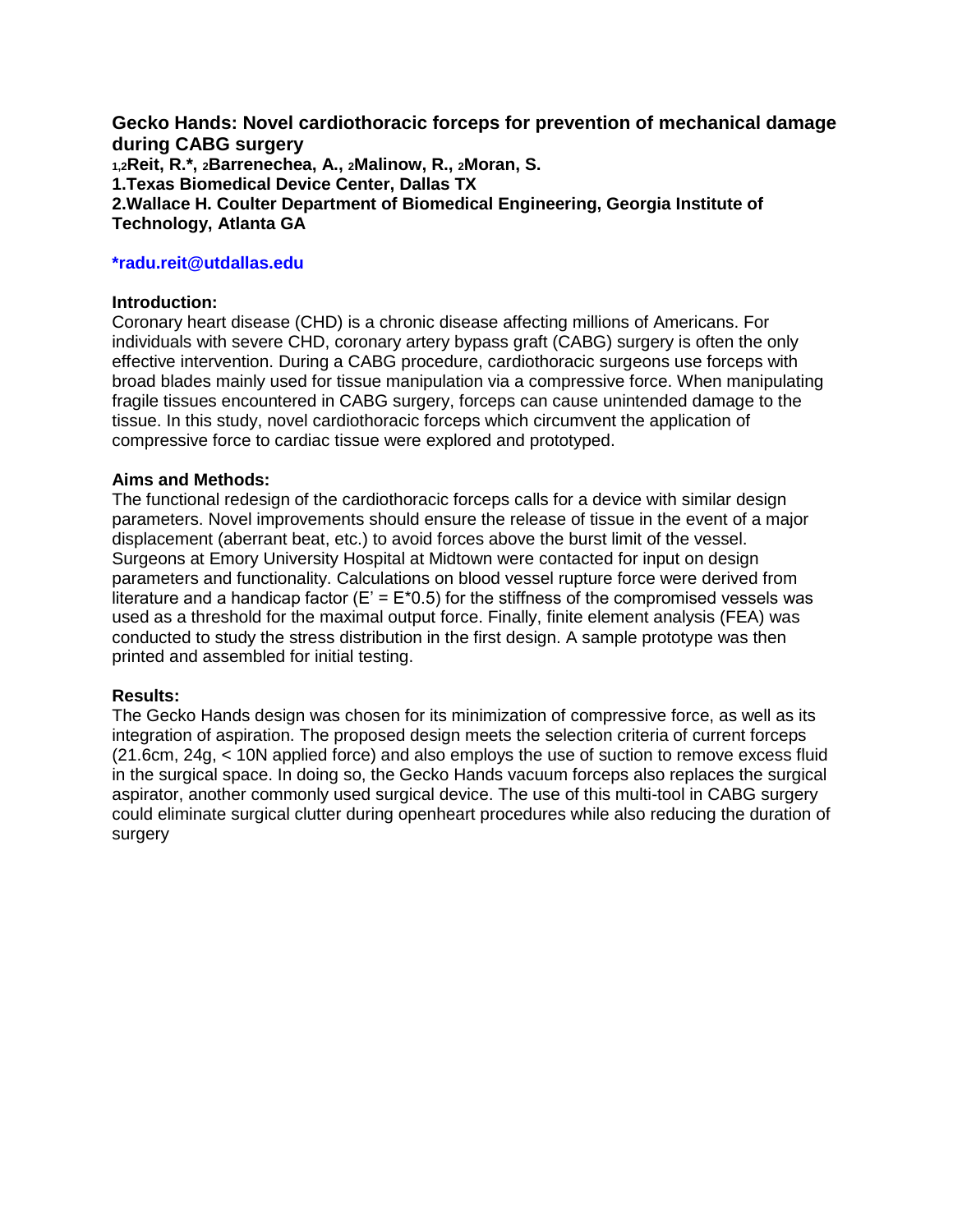# **Second Annual IEEE Medical Device Symposium**

# **"Medical Device Innovation in 21st Century"**

# **The University of Texas at Dallas, Richardson, TX.**

# **Metal-on-Metal Total Hip Implants: A Study Their Failure Modes in Relation to Adverse Local Tissue Reaction**

\*Maria Burbano<sup>1</sup>; Izabelle M. Gindri<sup>1</sup>; Robert D. Russell<sup>2</sup>; Michael H. Huo<sup>2</sup>; Danieli Rodrigues $<sup>1</sup>$ </sup>

**Introduction:** The use of metal-on-metal (MoM) total hip arthroplasty (THA) has decreased recently due to concerns of high failure rates. MoM hip implant designs have shown to generate metal debris particles that are released into the surrounding soft tissues. These released contaminants have caused inflammatory reactions in the patients know as adverse local tissue reactions (ALTR).

**Aims and Methods:** The purpose of this study was to characterize failure patterns in retrieved MoM THA components revised for ALTR. Four retrieved MoM THA components were selected for analysis from an ongoing retrieval study due to the presence of ALTR. All specimens were analyzed using digital microscopy. Particularly corroded and scratched areas were further analyzed under Scanning Electron Microscopy (SEM), and Energy Dispersive X-ray Spectrometer (EDS).

**Results and Conclusions:** All patients were revised for pain and presence of ALTR (range 23-134 months *in vivo*). Surface analysis revealed three distinct failure mechanisms: 1) corrosion at the headneck junction, 2) mechanical wear at the head-cup bearing surface with severe scratching, and 3) pitting attack, induced by reduction in surface potential due to scratching. The implant with the most severe wear had a cup abduction angle of 57 degrees. The implant with the most significant corrosion at the head-neck junction was a 32-mm CoCr head on a titanium alloy stem.

Multiple failure mechanisms of MoM THA implants exist, including corrosion, mechanical wear, and pitting. Increased metal ion levels and ALTR were present in patients with these failure mechanisms. In response to clinical observations of implant performance, a novel surface treatment technology to improve lubrication and corrosion properties of these MoM implants is under investigation.

<sup>1</sup>Department of Bioengineering, University of Texas at Dallas, Richardson, TX

[mxb121131@utdallas.edu, idg130030@utdallas.edu, danieli@utdallas.edu]

<sup>2</sup>Department of Orthopaedic Surgery, University of Texas Southwestern Medical Center, Dallas, TX

[rdrussell25@gmail.com, michael.huo@utsouthwestern.edu]

\*Email of authors are listed in sequential order as listed above under their corresponding affiliations.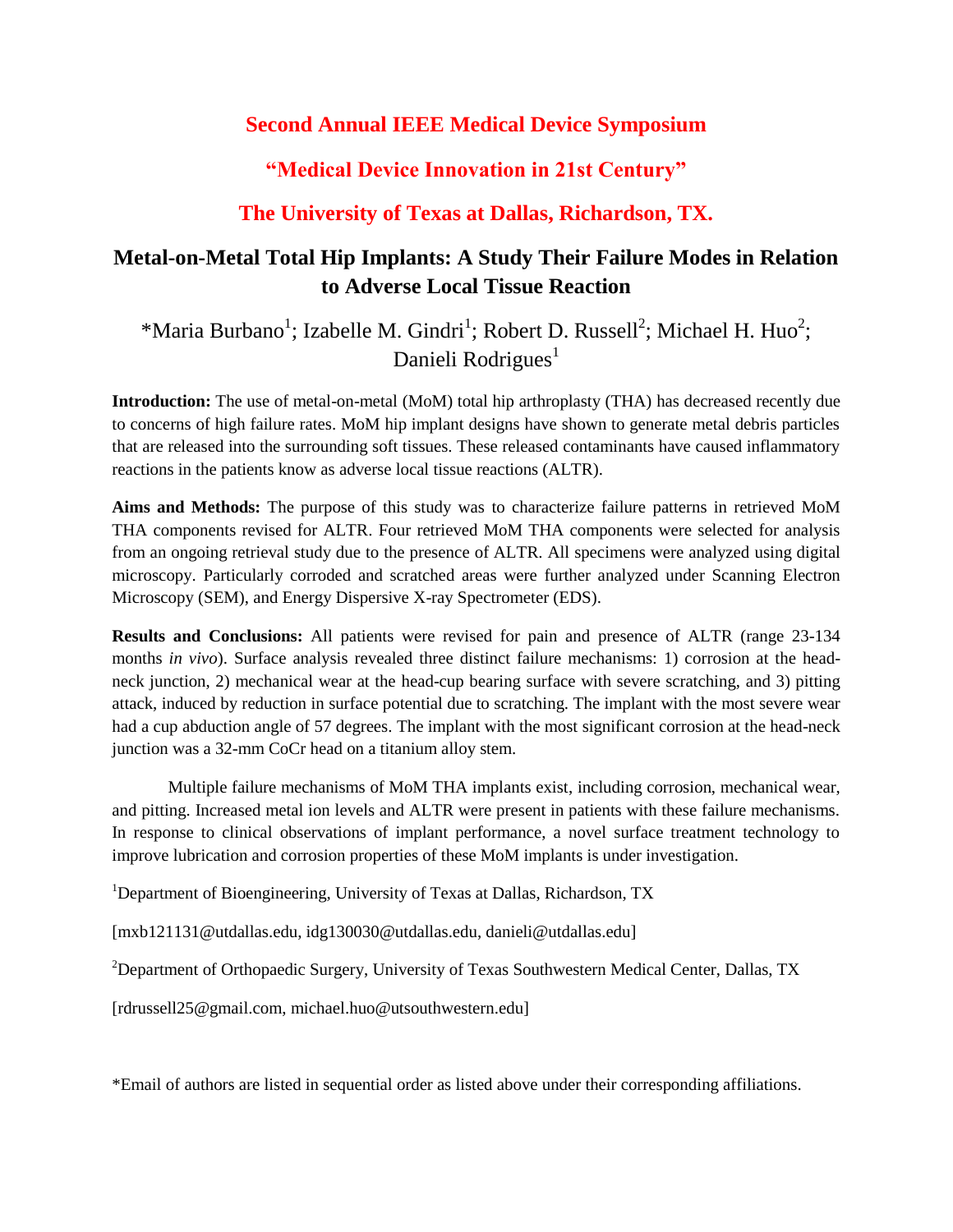# A Software for Analyzing Brain's Dynamic Functional Connectivity from Functional Magnetic Resonance Images

Johnny Esquivel, Mutlu Mete, Unal "Zak" Sakoglu

Department of Computer Science Texas A&M University - Commerce Commerce, TX, USA JEsquivel5@leomail.tamuc.edu, mutlu.mete@tamuc.edu, unal.sakoglu@tamuc.edu

#### I. INTRODUCTION

Functional magnetic resonance imaging (fMRI) is a medical imaging method which measures brain activity by detecting changes in blood-oxygenation levels. Functional connectivity analyses investigate interactions among different brain regions using fMRI data. These interactions are very dynamic; this necessitates the use and implementation of dynamic functional connectivity (DFC) methods. There is need for user-friendly software which implements these methods.

#### II. AIMS AND METHODS

The software is implemented as a graphical user interface (GUI) written in MATLAB. It can read 4D-Nifti fMRI data, different brain maps and atlas files which labels different anatomical regions and it can do coregistration between atlas and data. Functional connectivity among different networks or regions from the data are calculated dynamically by calculating the correlation among time-courses using a sliding timewindow. The window step size and width are adjustable through the GUI. The dynamics of the connectivity can be plotted, along with any experimental tasks/stimuli. This allows quantification of how connectivity is modulated by task/stimuli, if any.

The GUI allows the user to identify functionally connected brain networks or regions both visually and numerically. Numerically, it can list highest correlated brain network/region combinations. Visually, it can show the brain images with the highlighted networks/regions.

DFC analysis can be applied to any fMRI data directly; however, it can also be applied to networks found by independent component analysis (ICA). ICA is a blind source-separation technique used for separating independent brain networks. ICA results can be also be loaded and analyzed with our software which can identify the most significant connections among brain networks.

#### III. RESULTS AND CONCLUSIONS

The user-friendly DFC GUI implements analysis methods for quantifying the dynamics of the brain's functionally connected regions or networks from fMRI data. It also features tools for visualizing functionally-connected networks, functional connectivity dynamics and task-modulation.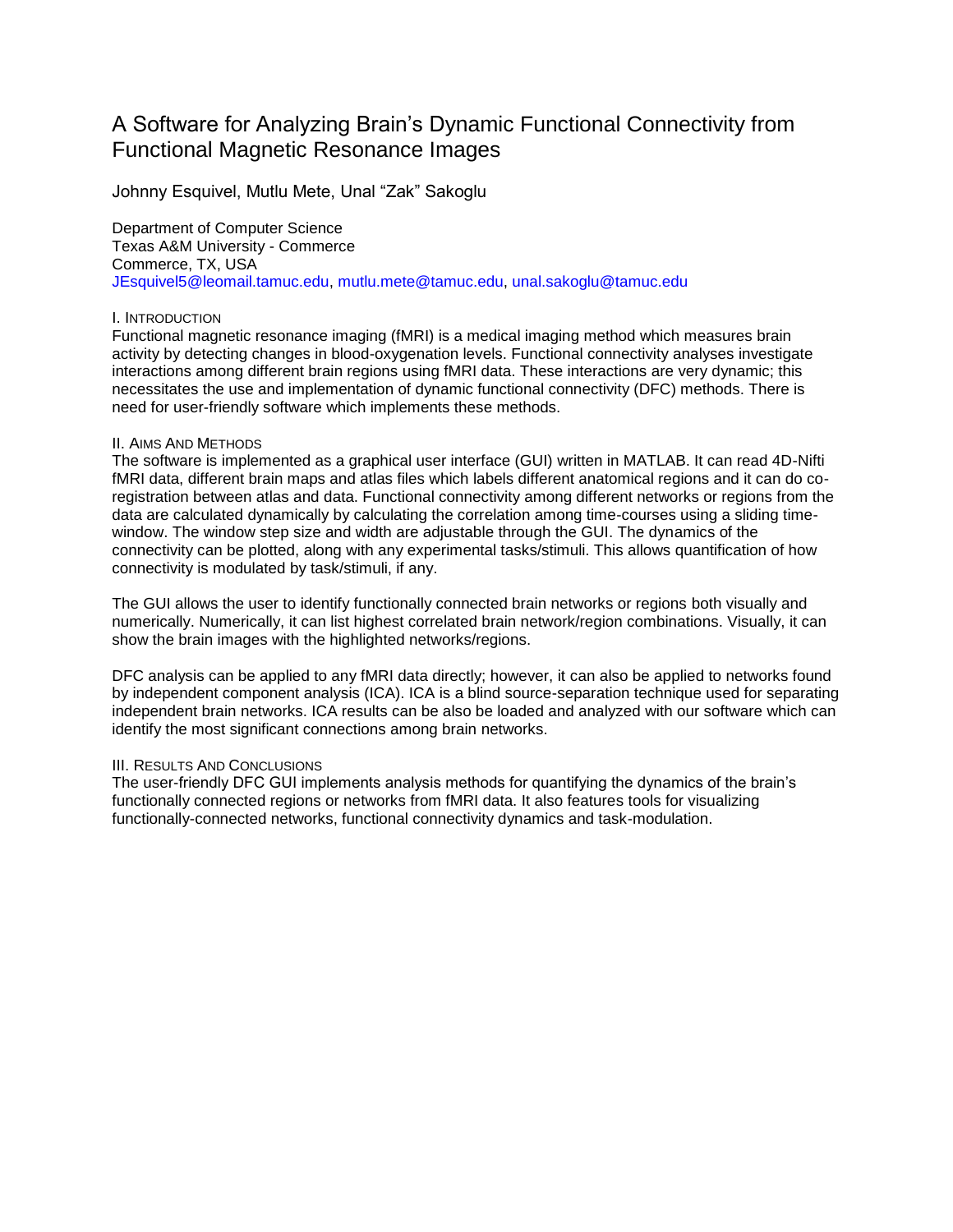# A Software for Multivoxel Pattern Analysis of Functional Magnetic Resonance Imaging Data

#### Kushal Bohra, Unal "Zak" Sakoglu Department of Computer Science Texas A&M University - Commerce Commerce, TX, USA [kbohra@leomail.tamuc.edu,](mailto:kbohra@leomail.tamuc.edu) [unal.sakoglu@tamuc.edu](mailto:unal.sakoglu@tamuc.edu)

#### I. INTRODUCTION

Functional magnetic resonance imaging (fMRI) is a medical imaging method which indirectly measures brain activity by measuring changes in blood-oxygenation levels from 3D snapshots of the brain every few seconds. Exposing a subject to different kind of stimuli or tasks systematically during the fMRI scan causes different parts of the brain to activate. FMRI signal can be analyzed to find out the characteristics of these activations and any systematic activation differences under different stimuli/tasks. Multivariate pattern recognition and classification algorithms, as known as multivoxel pattern analyses (MVPA) methods in the neuroimaging community, have been recently applied to fMRI data to classify between different brain "states" or "conditions" resulting from different stimuli/tasks. MVPA methods have been gaining popularity in neuroimaging and there is need for user-friendly graphical user interface (GUI) software which implements these methods.

#### II. AIMS AND METHODS

 In this project, we implemented in MATLAB a GUI tool which can read 4D-Nifti fMRI data from the brain, and does classification of different brain "states" or "conditions" using various supervised machine learning algorithms. The algorithms which are implemented in the toolbox include linear discriminant analysis, neural networks, logistic regression, sparse multinomial logistic regression, ridge regression, and support vector machines. The toolbox allows the user to mask the brain and focus on only the anatomical parts she/he is interested in. The tool accommodates choosing between various types of inputs which describe the fMRI experiment stimuli/tasks and it provides a detailed visualization of results.

#### III. RESULTS AND CONCLUSIONS

A user-friendly GUI software which implements multivoxel pattern analysis or machine learning methods for classifying different brain states or conditions from the fMRI data is developed. It enables fast and efficient classification analysis of large-scale fMRI data from multiple subjects and it provides effective visualization of these classification results for better interpretation.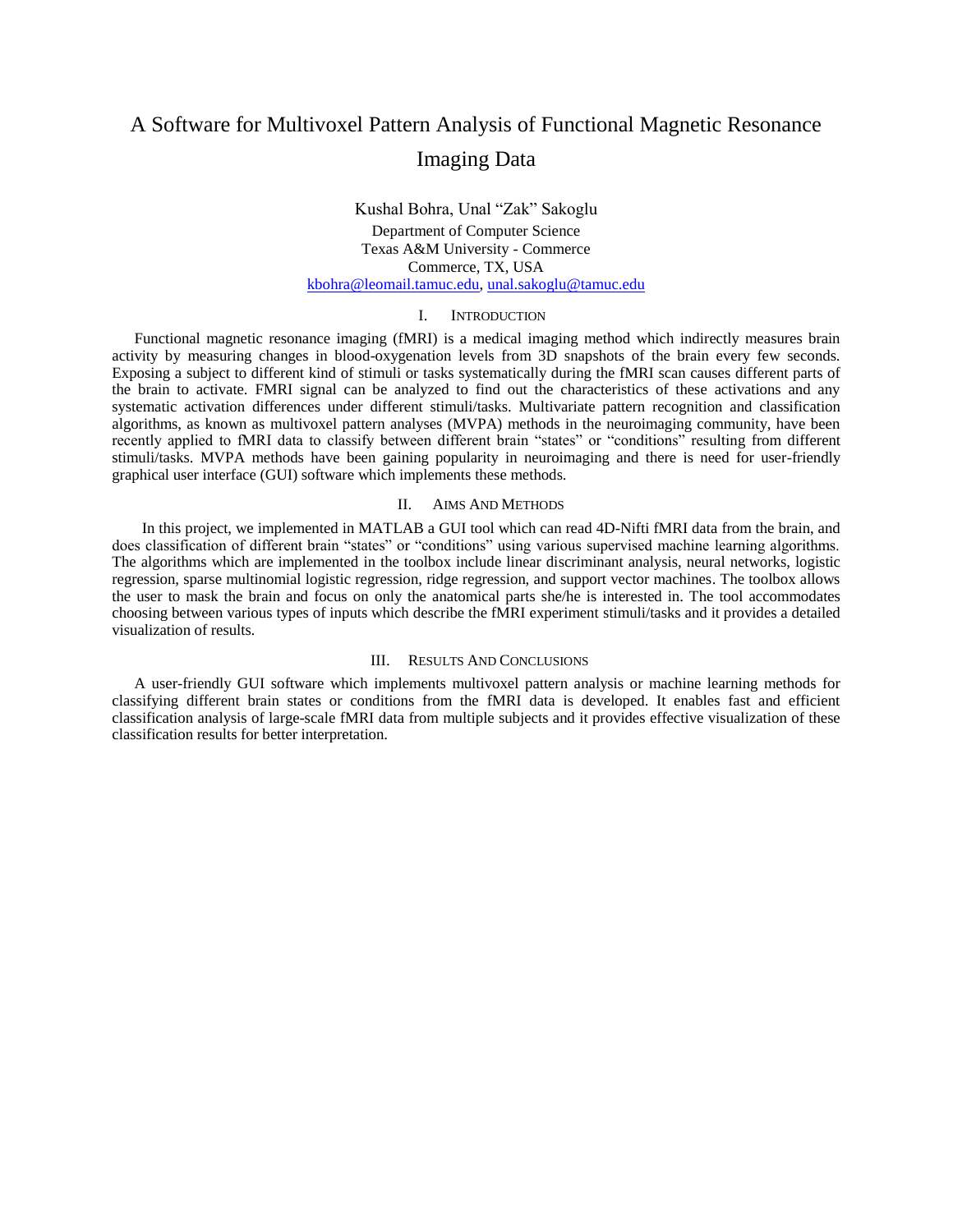Title: Stimuli-Responsive Polymer Substrates for Improved Neural Interfaces

Authors: Dustin Simon1,5, Taylor Ware1,5, David E. Arreaga-Salas1, Adrian Avendano-Bolivar1, Jonathan Reeder<sub>1,5</sub>, Tony Kang<sub>2</sub>, Drew Sloan<sub>3,5</sub>, Robert L. Rennaker II<sub>3,4,5</sub>, and Walter Voit<sub>1,2,5</sub>

Affliations: The University of Texas at Dallas, 1Department of Materials Science and Engineering, <sup>2</sup>Department of Mechanical Engineering, 3School of Brain and Behavior Sciences, 4Department of Bioengineering, 5Texas Biomedical Device Center

Introduction: Implantable microelectrode arrays (MEAs) enable neuroscientists to record single unit action potentials to gain a better understanding of neurological processes and develop therapies to treat those suffering from neurological diseases such as Parkinson's disease, Alzheimer's disease and stroke. However, microwire and planar silicon MEAs are limited to acute implantation because devices either evoke a chronic immune response that electrically isolates the device or the electrode passivation materials degrade in physiological conditions. Both of these failure mechanisms prevent MEAs from providing long-term recording of neural activity.

Aims and Methods: This work aims to engineer high density penetrating microelectrodes with materials that evoke an appropriate response from the local neuronal population and withstand the dynamic physiological environment in both the central and peripheral nervous system. A thiol-ene/acrylate polymer is developed as a novel substrate material that is compatible with photolithography processing, has the requisite stiffness to penetrate soft neural tissue and softens in response to physiological conditions. The polymer substrate provides a platform for fabricating novel neural interfaces that can be laser-micromachined to incorporate sub-cellular features and offer improved encapsulation with amorphous silicon carbide thin-films. Softening thiol-ene/acrylate MEAs are compared in vivo to stiff Parylene-C MEAs with the same geometry to understand the relationship between device stiffness and recording longevity and quality.

Results and Conclusions: After 4 weeks of implantation, the thiol-ene/acrylate MEA enabled a decrease in reactive astrocytes surrounding the implant compared to Parylene-C implants. Thiolene/acrylate MEAs with 20 μm laser-micromachined pores displayed an increased in neuronal density surrounding the implant compared to non-porous implants. Recording of driven multi-unit neural activity has been demonstrated for up to eight weeks. Future work consists of establishing the chronic immune response to stimuli-responsive neural interfaces as a function of device stiffness as well as developing a fullyimplantable wireless recording system.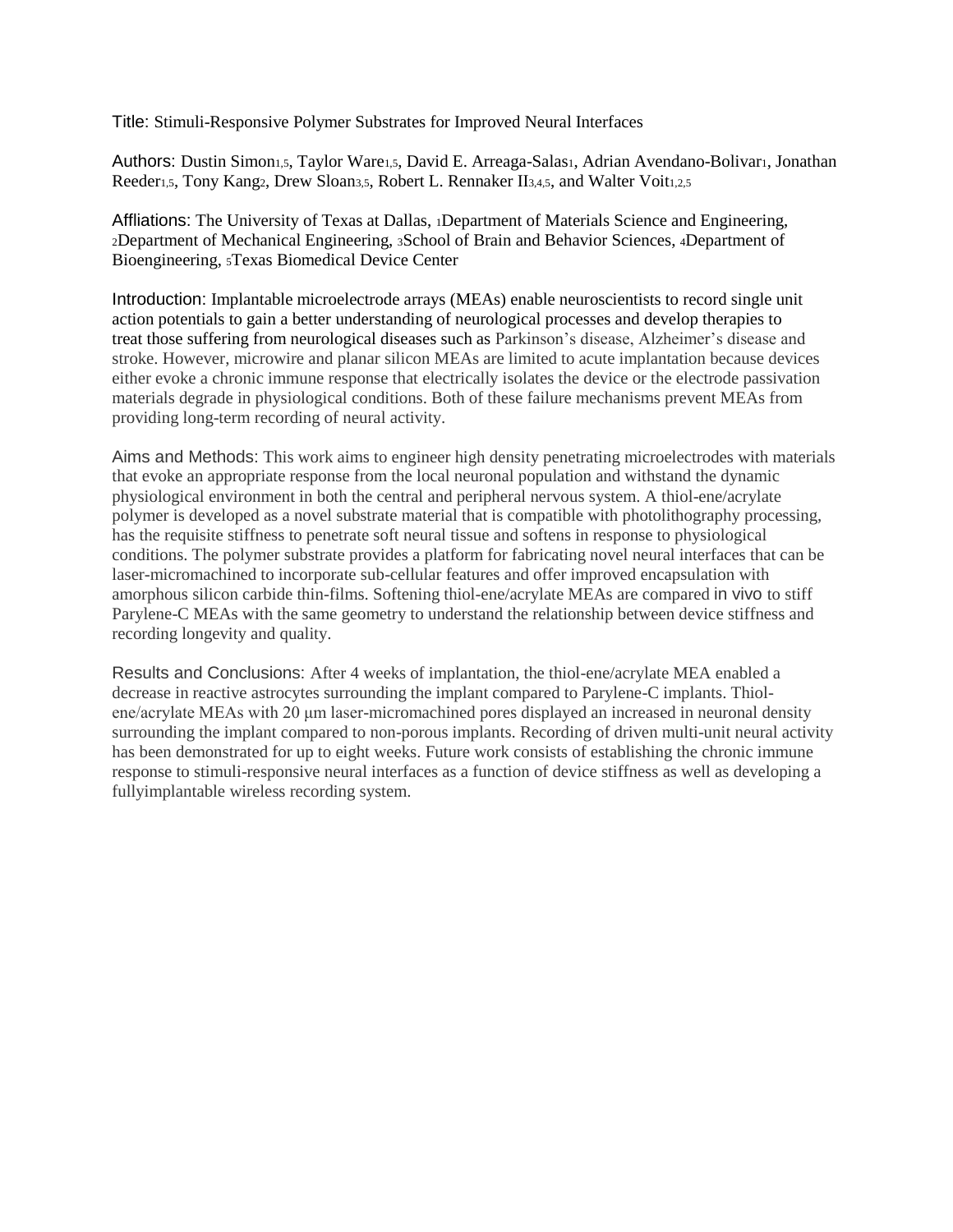# **Mechanically Adaptive Organic Transistors Enabled by Physiologically Responsive Shape Memory Polymer Substrates**

*Jonathan Reeder1,2\*, Martin Kaltenbrunner1,3, Taylor Ware2, David E. Arreaga-Salas2, Adrian Avendano-Bolivar2, Tomoyuki Yokota1,3*, *Yusuke Inoue1,3, Masaki Sekino1,3, Walter Voit2, Tsuyoshi Sekitani1,3 and Takao Someya1,3* 

<sup>1</sup>The University of Texas at Dallas, Department of Materials Science and Engineering 800 W. Campbell Road, Richardson, Texas 75080-3021, USA <sup>2</sup>The University of Tokyo, Electrical and Electronic Engineering and Information Systems, 7-3-1 Hongo, Bunkyo-ku, Tokyo 113-8656, Japan <sup>3</sup>Exploratory Research for Advanced Technology (ERATO), Japan Science and Technology Agency (JST), 2-11-16, Yayoi, Bunkyo-ku, Tokyo 113-0032, Japan \* Email: jreeder@utdallas.edu

Future biomedical devices may enable chronic sensing or stimulation of body tissue through stable interfaces between soft tissue and high-performance electronics. We demonstrate flexible organic thin-film transistors (OTFTs) on physiologically-responsive smart polymer substrates with shapechanging and softening properties that can mechanically-adapt after implantation for creating soft bioelectronic interfaces.

Shape memory polymers (SMPs) are smart polymers which respond to stimuli, such as a temperature change, to soften and change shape. Here, we synthesize SMP substrates which can adapt *in vivo* to autonomously form secure interfaces with target tissue. The thiolene-acrylate shape memory polymer (SMP) substrate exhibits a drop in modulus of over two orders of magnitude when exposed to physiological conditions, reducing the modulus mismatch with soft tissue. Reduction in the mechanical mismatch between biomedical implants and soft tissue through soft materials has been shown to extend the long-term viability of biotic/abiotic interfaces. Additionally, large 3D shape changes are enabled based on the release of stored applied stresses for creating deployable structures, or the conforming of films to 3D geometries.

OTFTs fabricated on SMP substrates are demonstrated which can autonomously deploy to programmed 3D shapes 15× larger than the insertion footprint of the device, as well as conform to 3D surfaces with radii as small as 500 μm. Acute *in vivo* stability of a conformable OTFT is shown with only small changes in device performance after implantation for 24 hours. Flexural stability of the OTFTs is demonstrated down to 1 mm radius for four bending configurations; with some devices remaining operational at radii as small as 100 μm. The flexible low-voltage transistors (3 V) based on the air-stable organic semiconductor, dinaphtho[2,3-b:2',3'-f]thieno[3,2-b]thiophene (DNTT), are demonstrated with a measured average mobility of 1.5 cm2V-1s-1 and an on/off current ratio of 104, which is suitable for sensing small biosignals at low operating voltages.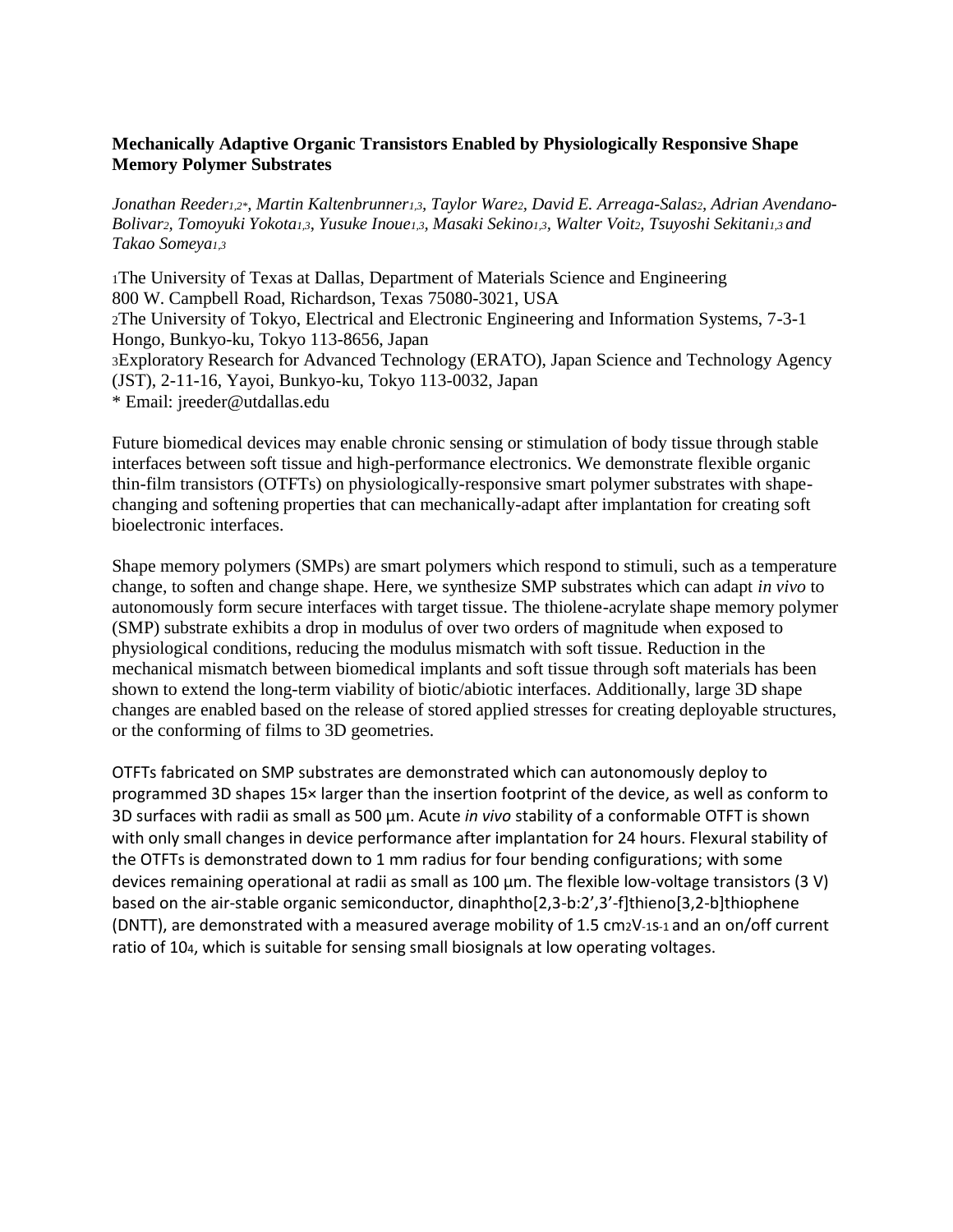## **Abstract:**

Traumatic Brain Injury (TBI) is one of the largest health problems in the United States, and affects almost two million people every year. The effects of TBI include weakness and loss of coordination, and these effects can be observed even years after the initial injury. We have developed a method by which we drive cortical plasticity through stimulation of the vagus nerve during rehabilitative therapy to assist recovery from TBI. We trained rats to perform the isometric pull task – a skilled reaching and strength task. After training, all animals received a controlled cortical impact in the forelimb area of left motor cortex. After injury, one group of animals received vagus nerve stimulation (VNS) paired with rehabilitative therapy, while another group received rehabilitative therapy alone. We found that animals that received VNS paired with therapy achieved a full recovery of their forelimb strength, while animals that received only rehabilitative training did not significantly recover forelimb strength.

#### **Author:**

David Pruitt The University of Texas at Dallas Cognition and Neuroscience dtp110020@utdallas.edu **Supervising Investigator:**  Dr. Robert L. Rennaker II The University of Texas at Dallas Associate Professor [renn@utdallas.edu](mailto:renn@utdallas.edu)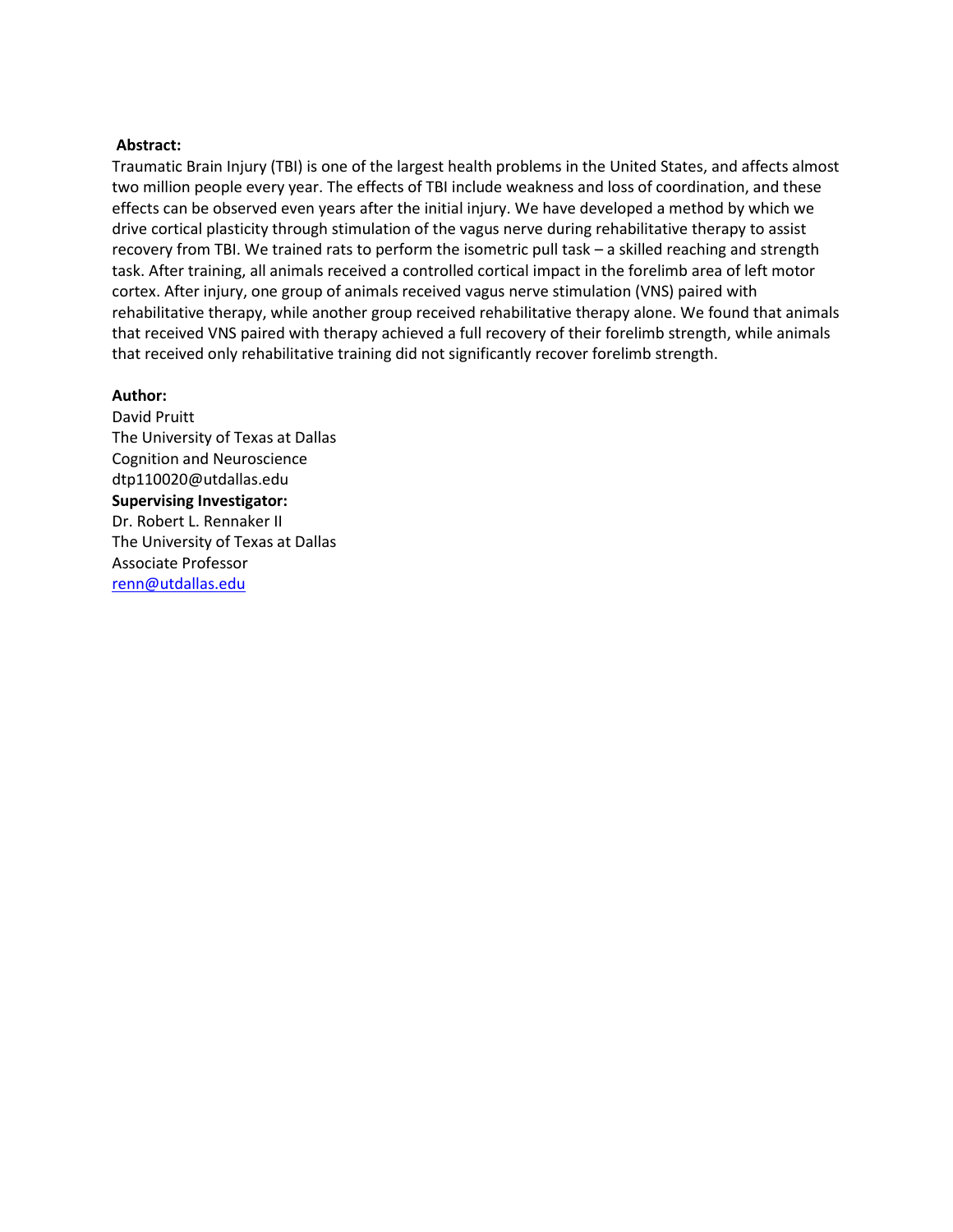# Vagus nerve stimulation paired with rehabilitative training improves recovery of forelimb function in two clinically relevant models of stroke.

Andrea Ruiz<sup>1</sup>, Seth Hays<sup>1,2,\*</sup>, Navid Khodaparast<sup>1,2</sup>, Andrew Sloan<sup>1,2</sup>, Daniel Hulsey<sup>1</sup>, Priyanka Das<sup>3</sup>, Xavier Carrier<sup>3</sup>, Iqra Qureshi<sup>1</sup>, Igor Kushner<sup>1</sup>, Meera Iynegar<sup>1</sup>, Sabiha Sultana<sup>1</sup>, Nikhila Kanthety<sup>1</sup>, Veera Kondura<sup>1</sup>, Suna Burghul<sup>1</sup>, Robert Rennaker II<sup>1,2,3</sup>, Michael Kilgard<sup>1,2</sup>

 $1$ The University of Texas at Dallas, School of Behavioral Brain Sciences, 800 West Campbell Road, Richardson, TX 75080-3021

 $^{\rm 2}$  The University of Texas at Dallas, Texas Biomedical Device Center, 800 West Campbell Road, Richardson, TX 75080-3021

 $^3$  The University of Texas at Dallas, Erik Jonsson School of Engineering and Computer Science, 800 West Campbell Road, Richardson, TX 75080-3021

#### \*Contact: sxh129730@utdallas.edu

#### **Introduction:**

Stroke is a debilitating neurological disease that affects 800,000 individuals in the United States each year, with many of these patients suffering chronic motor impairments. The development of treatment strategies to restore motor function after stroke represents a significant unmet clinical need. We have recently developed a technique to improve motor function after stroke based on stimulation of the vagus nerve paired with rehabilitative training. Our previous studies have demonstrated that vagus nerve stimulation (VNS) paired with rehabilitative training improves recovery of multiple parameters of forelimb function in a model of ischemic stroke in young rats.

#### **Aims and Methods:**

We sought to evaluate if VNS paired with rehabilitative training would improve recovery of forelimb function in two models of stroke that share more characteristics with the clinical population of stroke patients, including subcortical brain damage and in the context of advanced age. In the first experiment, a cohort of rats was trained to proficiency on the bradykinesia assessment task, a novel behavioral task that measures multiple parameters of forelimb function, and then underwent a unilateral hemorrhagic stroke to severely impair function of the trained limb. Subjects subsequently received rehabilitative training with or without VNS and recovery of skilled forelimb function was measured. In the second experiment, a cohort of aged rats (18 months old) were trained to proficiency on the isometric force task and then underwent a unilateral ischemic stroke to impair the trained forelimb. Subjects subsequently received rehabilitative training with or without VNS and recovery of forelimb strength was measured.

#### **Results and Conclusions:**

Here we show that VNS paired with rehabilitative training improves recovery of forelimb function in a model of severe hemorrhagic stroke. Additionally, preliminary findings suggest that VNS paired with rehabilitative training improves recovery of forelimb strength in aged rats. Our results indicate that VNS enhances recovery after stroke in two models that bear similarity to the clinical population of stroke patients; therefore, VNS represents a potential therapy to increase motor recovery in stroke patients.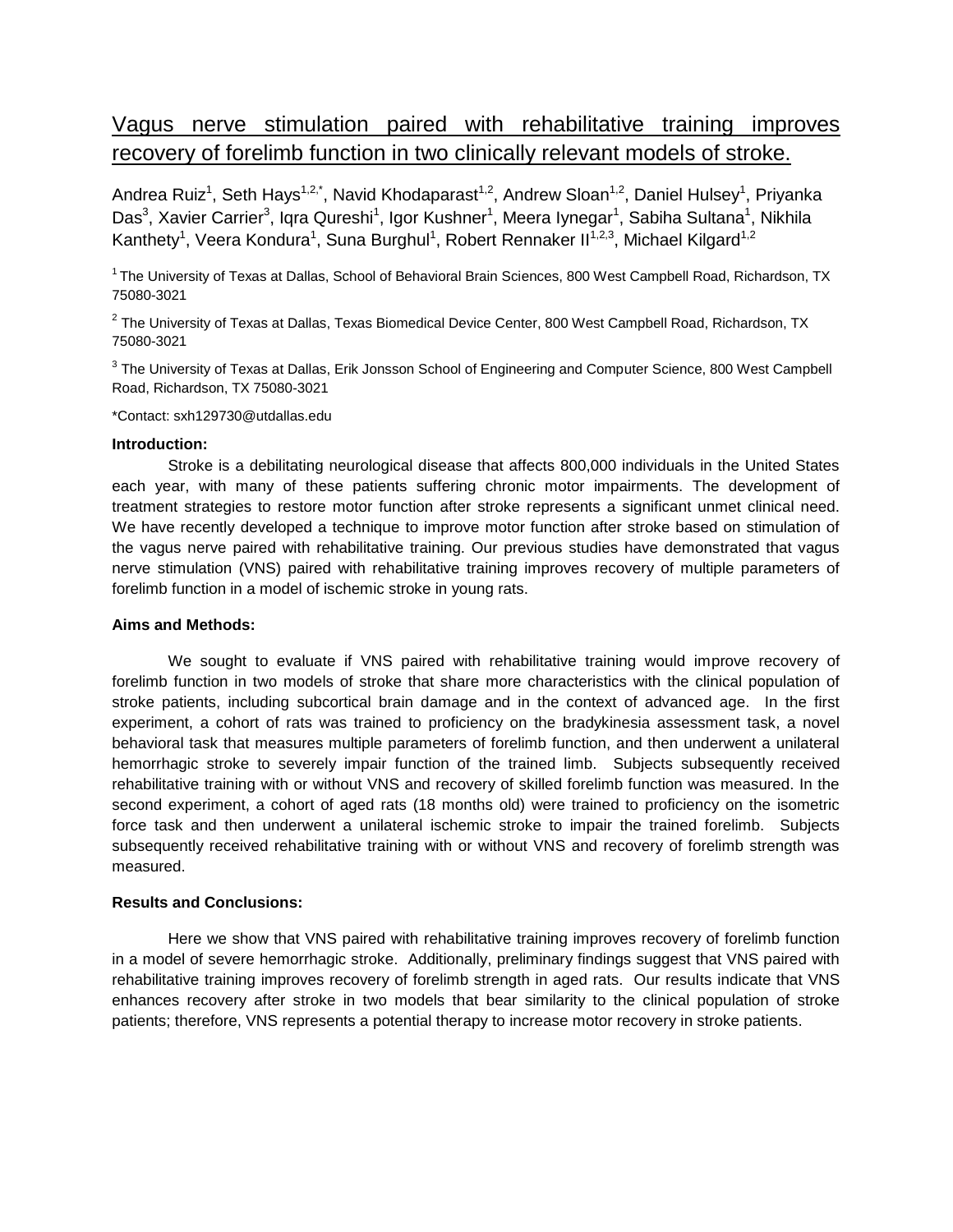# **Zinc Oxide-based Nanosensor for the Ultra-sensitive Detection of Troponin-T**

Michael Jacobs*a*, Sriram Muthukumar*b*, Shalini Prasad*<sup>a</sup>* a. Department of Bioengineering b. Department of Materials Science and Engineering

University of Texas at Dallas Richardson, Texas, USA

## **Introduction**

This project demonstrates the development of a zinc oxide based microelectrode sensor for the ultrasensitive detection of protein biomarkers. Biomarkers are unique biological macromolecules that may indicate the presence or risk of certain developing ailments. Point-of-care, rapid quantification of these molecules is essential to disease identification, monitoring, and analysis. Currently employed technologies for quantitative detection of protein biomarkers suffer from problems such as a lack of sensitivity/selectivity, dominance of signal noise, adaptability of detection to a wide range of biomolecules, and are not geared for rapid detection. Our research focuses on utilizing a materialsbased approach to overcome these problems often associated with the detection of biomarkers by utilizing zinc oxide as part of our biosensor for (1) improved binding surface area for enhancing sensitivity and (2) creating nano-structures for biomolecule confinement that can enhance output signal response.

#### **Aims and Methods**

This study integrated nanotextured zinc oxide thin films onto printed circuit boards using RF magnetron sputter deposition at room temperature. By manipulating zinc oxide deposition conditions, certain properties of the material can be tuned to increase the efficacy of signal transduction. These fabrication conditions not only dictate the number of oxygen vacancies within the film but also regulate the amount of zinc and oxygen terminated ends occurring on the material surface. Zinc oxide films sputtered with and without the presence of oxygen were examined for possible differences in biosensor efficacy. Evaluation of the cross-linkers dithiobis succinimidyl propionate and (3-aminopropyl)triethoxysilane for binding to these two different surfaces was achieved through fluorescent studies. Qualitative and quantitative assessment of cross-linker binding was accomplished using microscopy and fluorescent intensity measurements. Impedance spectroscopy was used as the electrical transduction mechanism for detection of the well-established cardiac biomarker, troponin-T, whose presence in trace quantities is indicative of multiple cardiovascular ailments.

#### **Results and Conclusion**

This study focuses on the correlation between the effect of physical confinement and surface termination of nanotextured zinc oxide to its performance as a biosensor. Troponin-T was detected as low as 10 fg/mL in purified buffer media and 100 fg/mL in human serum. The zinc oxide films sputtered without the presence of oxygen showed enhanced detection due to oxygen vacancies within the film and a greater amount of cross-linker binding to the surface of the sensing site. This platform demonstrates applicability as a sensitive, low-cost, rapid and easy to use tool that can be integrated as a point-of-care diagnostic device.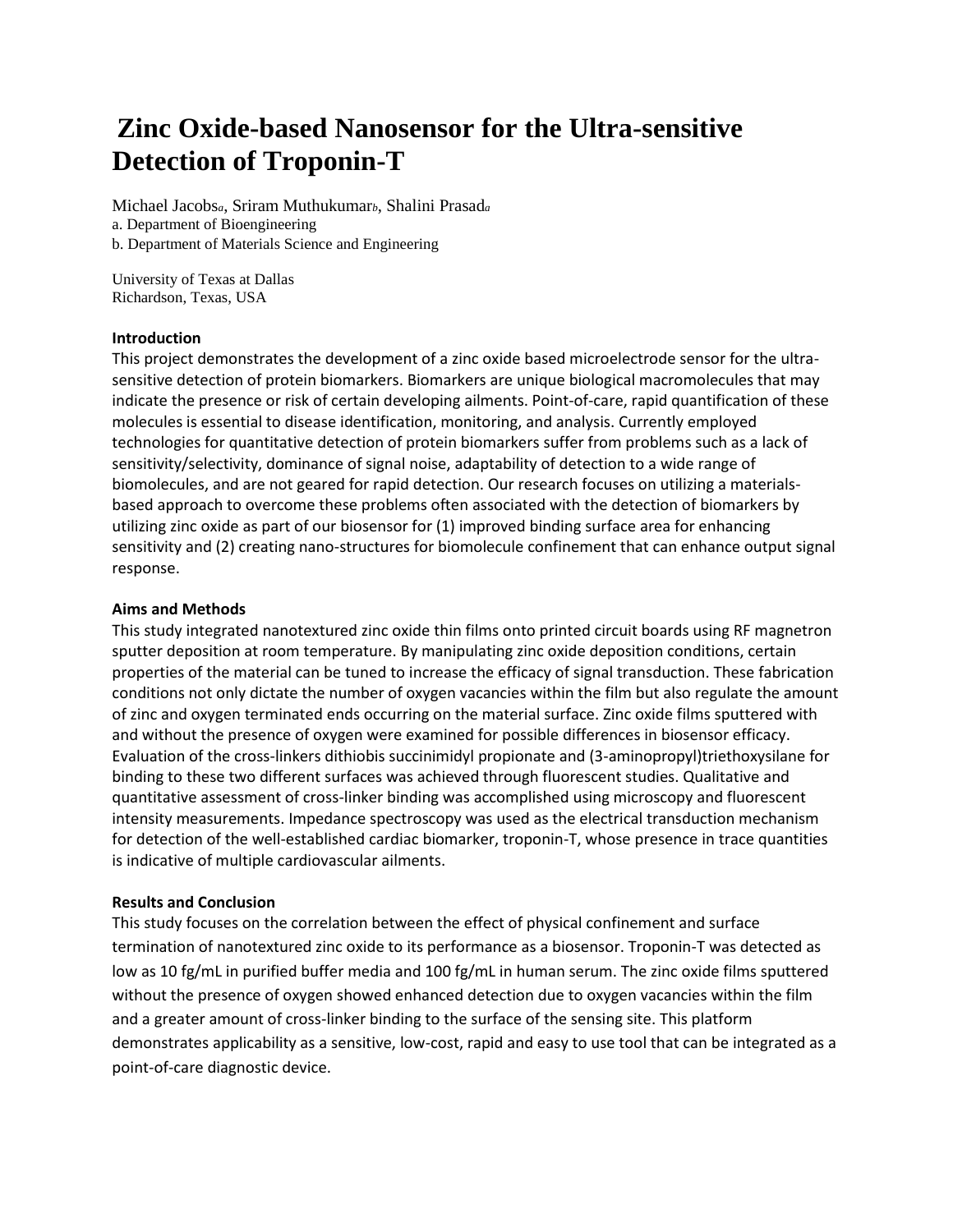# **Movement-paired vagus nerve stimulation improves motor recovery following ischemic brain damage**

Daniel Hulsey<sup>1</sup>, Navid Khodaparast<sup>1,2</sup>, Seth Hays<sup>1,2,\*</sup>, Andrew Sloan<sup>1,2</sup>, Andrea Ruiz<sup>1</sup>, Priyanka Das<sup>3</sup>, Xavier Carrier<sup>3</sup>, Iqra Qureshi<sup>1</sup>, Igor Kushner<sup>1</sup>, Meera Iynegar<sup>1</sup>, Sabiha Sultana<sup>1</sup>, Nikhila Kanthety<sup>1</sup>, Veera Kondura<sup>1</sup>, Suna Burghul<sup>1</sup>, Robert Rennaker II<sup>1,2,3</sup>, Michael Kilgard<sup>1,2</sup>

 $1$ The University of Texas at Dallas, School of Behavioral Brain Sciences, 800 West Campbell Road, Richardson, TX 75080-3021

 $^{\text{2}}$  The University of Texas at Dallas, Texas Biomedical Device Center, 800 West Campbell Road, Richardson, TX 75080-3021

 $^3$  The University of Texas at Dallas, Erik Jonsson School of Engineering and Computer Science, 800 West Campbell Road, Richardson, TX 75080-3021

\*Contact[: nxk016200@utdallas.edu](mailto:nxk016200@utdallas.edu)

# **Abstract**

Stroke is the second most common cause of disability and death worldwide (Leary 2003). A variety of physical rehab methods have been developed to improve recovery of motor function following stroke. These methods usually do not generate sufficient neural plasticity to provide a complete recovery. New approaches are being developed to enhance physical rehab by activating brain mechanisms to direct more effective neural plasticity. Stimulation of the left vagus nerve triggers a precisely timed burst of neuromodulators and enhances neural plasticity. Repeatedly pairing vagus nerve stimulation (VNS) with two distinct forelimb movements resulted in movement-specific map plasticity within primary motor cortex (Porter et. al.). VNS is well-tolerated in patients with a variety of neurological diseases and could be added to physical rehab to improve recovery. In this study, we evaluated whether the addition of VNS to motor rehab can enhance recovery from cortical ischemia. In the current study, VNS repeatedly paired with successful forelimb movements can improve recovery after motor cortex ischemia and may be a viable option for stroke rehabilitation.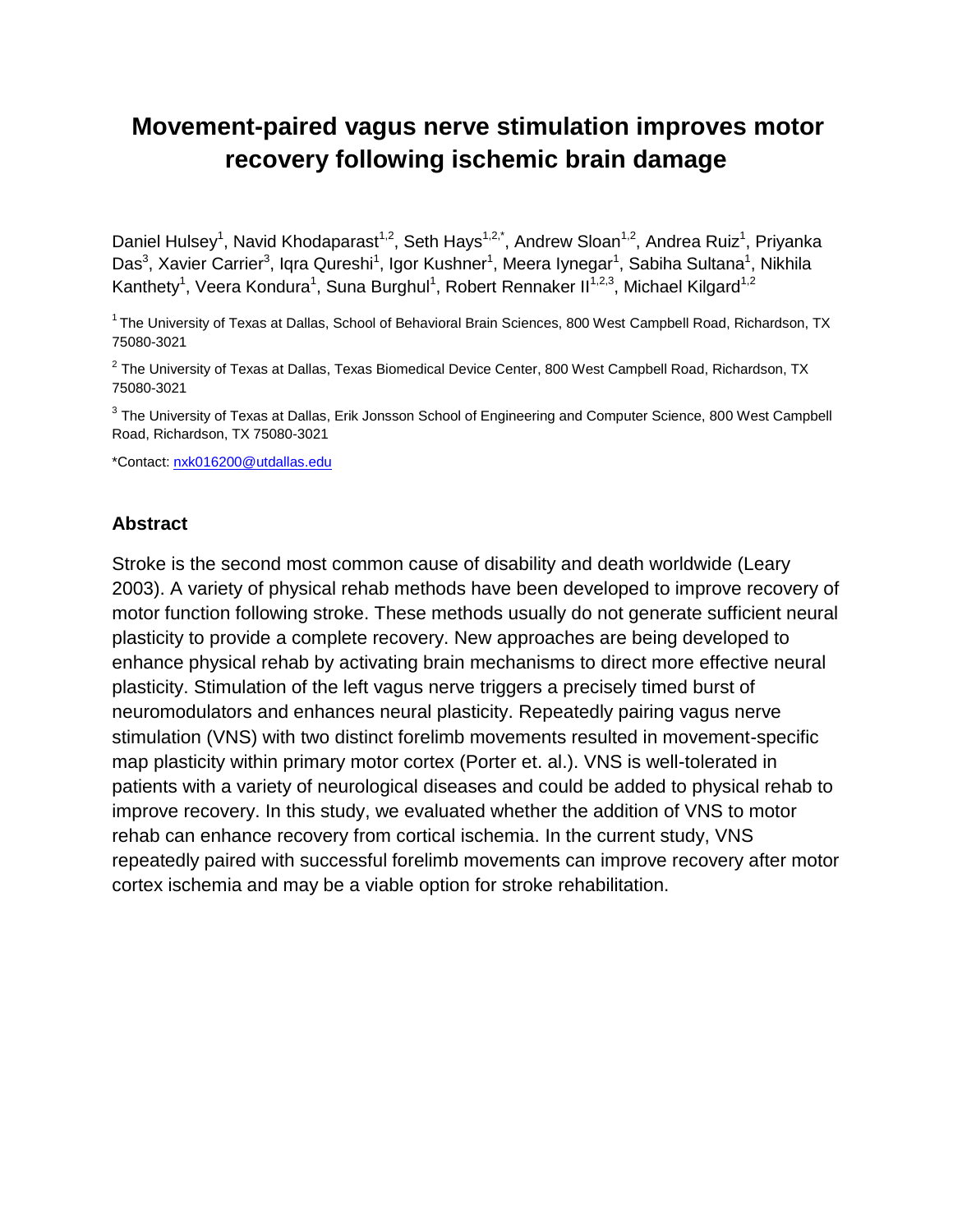# **SWITCHING BASED HYBRID DEVICES FOR CLINICAL DIAGNOSTICS**

Nandhinee Radha Shanmugam and Shalini Prasad Department of Bioengineering, University of Texas at Dallas Email-id: nxr123230@utdallas.edu, shalini.prasad@utdallas.edu

Recent advances in semiconductor nanotechnology have resulted in the development of bottom-up manufacturing of hybrid devices. These devices incorporate organic as well as inorganic components. These devices are engineered to function as silicon based two terminal and three terminal structures but with enhanced functionality. In our work, the device has been fabricated using polymer/metal hybrids due to their mechanical flexibility, scalability, cost effectiveness and suitability to form thin films.

The crossbar array configuration has been adopted in the design of these diode (2 terminal) /field effect transistor (3 terminals) devices. In these devices, the biomolecules with surface charge have been selected to interface with the polymer/metal nanocomposites in isotonic buffers. The change in electrical properties due to modulation in charge transport at the crossbar junction is used to obtain switching behavior that can be leveraged as an electrical signal for designing sensors.

The device designed in this research comprises of a glass substrate with a metal microelectrode array used for electrical characterization of polymer cross bar junction. The active sensing area comprises of gold nanoparticle embedded in polypyrrole (PPy) matrix. The target molecule on attaching on to the crossbar junction potentially modulates the charge transfer kinetics and modifies junction characteristics due to the surface charge associated with these charged molecules. The net change in the surface charge is investigated by using square wave voltammetry technique. The device performance is demonstrated for detection of the cardiac biomarker troponin-T. The voltammetric current response (in microamperes) was measured between -3V and 3V with protein concentration in the range of 1fg/mL to 100ng/mL. The switching behavior is observed when the change in the measured current is higher than three orders of magnitude.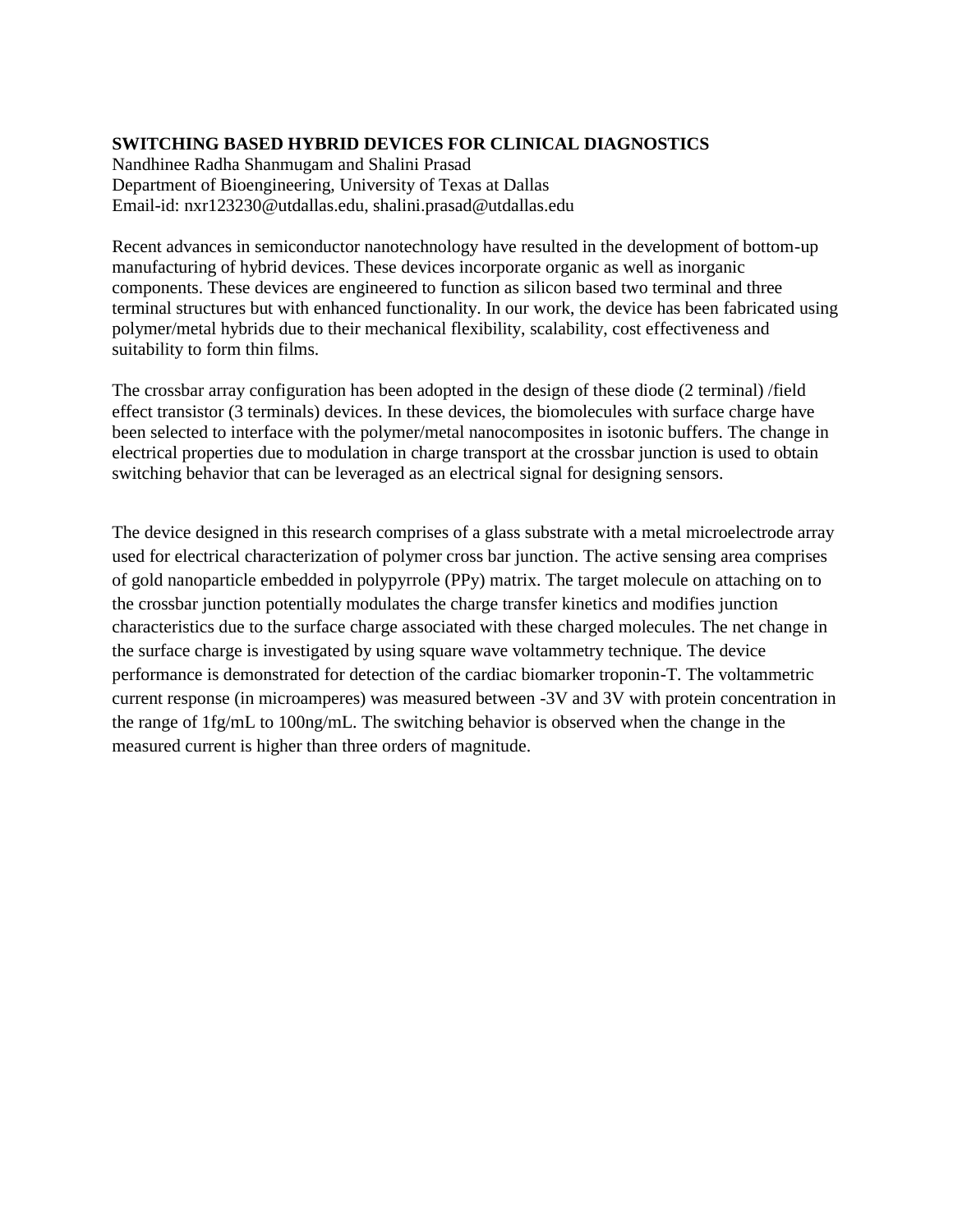## **Electrokinetically assisted drug targeting using lab on a chip technology**

Rajeshwari Taruvai Kalyana Kumar and Shalini Prasad Department of Bioengineering, University of Texas at Dallas Email: raji.kumar@utdallas.edu, shalini.prasad@utdallas.edu

As a prerequisite for efficient drug targeting systems, techniques are required for rapid entrapment of desired drug and its delivery with minimal adverse effects to both the drug and the target. However, complex nature of dynamic diseases such as cancer demands extensive drug delivery with high throughput and precision. Motivation behind advanced drug targeting systems is the increasing necessity for targeting specific areas with controlled drug delivery. This can be achieved by using external cues such as alternating current electric fields to encapsulate, characterize and administer drugs to targeted locations. Current research focuses on non-electrokinetic methods such as chemical modification and invitro approaches to deliver drugs. The major limitation of such systems is its inability to protect the drug from degradation and mismanagement of medication leading to drug distribution throughout the area.

AC electrokinetic techniques offer contactless method of manipulating biological particles through electric fields. In this work, liposomes response to applied electric field and their application in drug targeting solutions are emphasized. Inherent dielectric properties of biological molecules and their response to applied field were extensively studied. The electrical properties such as permittivity and conductivity of liposomes vary with respect to the drug content present within the vesicle. We have developed a prototype lab on a chip device capable of transporting and manipulating encapsulated drug using non-invasive application of AC electric fields such as dielectrophoresis and electrorotation to sort and separate the mixture of loaded and unloaded drug encapsulated vesicles.

The project demonstrates greater resolution with non-uniform electric fields to sort, manipulate and transport vesicles by using a combination of translational and rotational motion. This platform involves micro-fabrication semiconductor techniques to pattern microelectrodes that are capable of implementing the desired workflow. Incorporation of microfluidics provides the critical interface between fluid transport and real time delivery process and can be made flexible to satisfy the needs in both diagnostics as well as in therapeutics.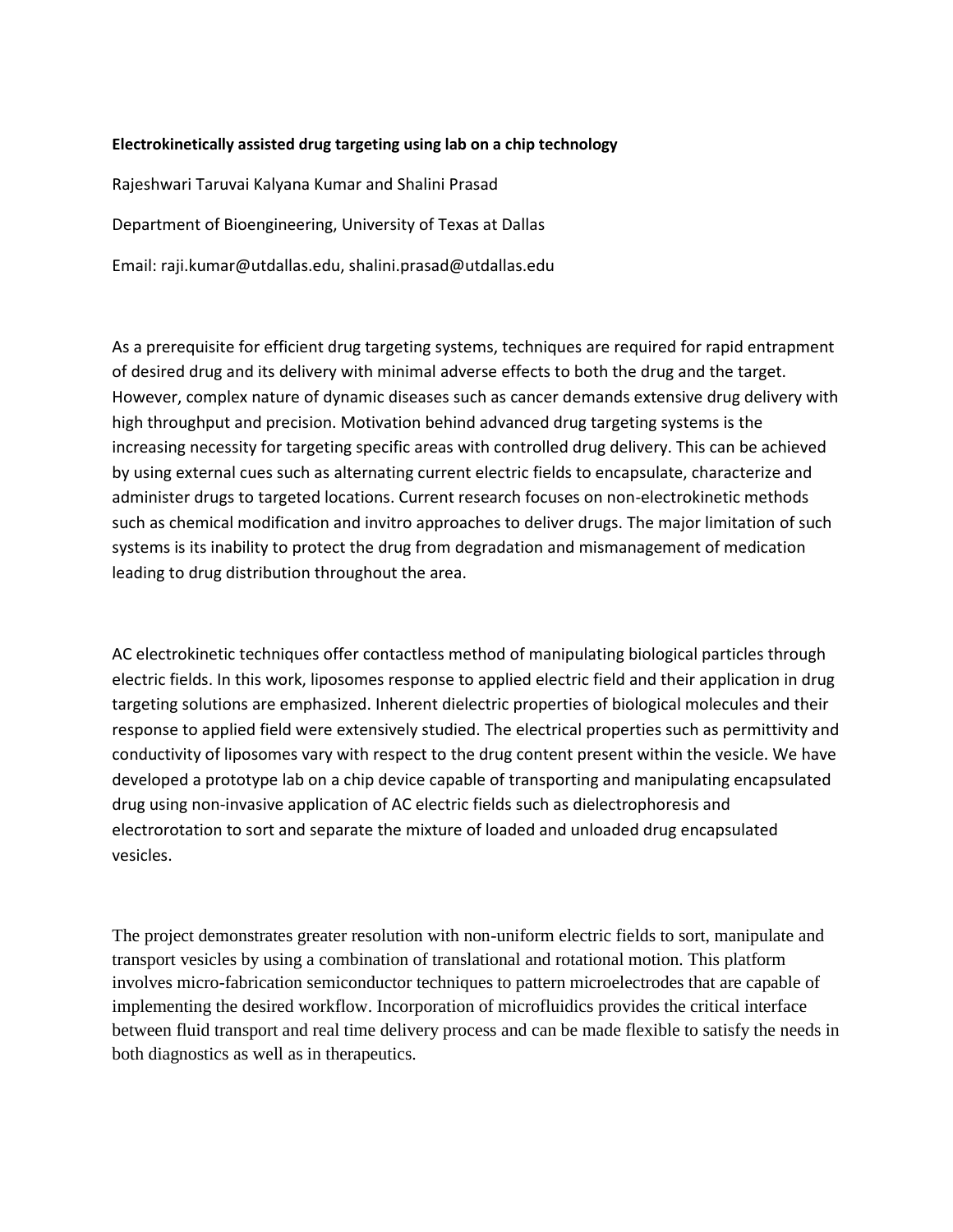# *In-situ* **Observation of Deformation Behavior of NiTiCu Foams for Implant Applications**

Hao Yu and Marcus L. Young

Department of Materials Science and Engineering, University of North Texas, Denton, Texas, 76207, USA

# [haoyu2@my.unt.edu,](mailto:haoyu2@my.unt.edu) [marcus.young@unt.edu](mailto:marcus.young@unt.edu)

# **Introduction**

NiTi-based shape memory alloys (SMAs) have been successfully used in the biomedical field due their good biocompatibility, high corrosion resistance and superelasticity. The addition of Cu to NiTi is known to narrow the thermal hysteresis and improve fatigue behavior. The addition of porosity to SMAs decreases the stiffness, increases the damping capacity, and allows for bone tissue ingrowth, leading better stability and compatibility with the body, and thus making it ideal for biomedical applications.

# **Aims and Methods**

Our research is focused on the cyclical loading/unloading compressive behaviors of porous SMA foams during *in situ* X-ray tomography. A superelastic  $\text{Ni}_{40}\text{Ti}_{50}\text{Cu}_{10}$  SMA with ~60 % porosity was prepared for cyclical loading/unloading compression testing. Samples were prepared by pressure infiltration melting of the alloy into a porous salt preform (i.e. a space-holder consisting of SrF2). The salt was subsequently dissolved in nitric acid. The resulting porous NiTiCu foams were wrapped in Ti foil and homogenized. The  $2 \times 2 \times 4$  mm<sup>3</sup> compression samples were then heat treated. Differential scanning calorimetry (DSC) was used to characterize the phase transformation temperatures. Optical microscopy and scanning electron microscopy (SEM) were used to characterize the microstructure. Micro-Computed tomography  $(\mu$ CT) scanning was performed using a Skyscan 1172 during *in situ* cyclical loading/unloading for 10 cycles each up to 2.5%, 3.5%, 4.5%, and to failure.

# **Results and Conclusions**

DSC results show the austenitic transformation starts at 2.5 °C and finish at 26.4 °C, and the martensitic transformation starts at 9.4 ºC and finishes at -18.9 ºC. Thus, at just above room temperature, the NiTiCu foam is fully austenitic (i.e. superelastic). μCT results confirm that the salt is removed completely. The fatigue behavior and superelastic effect were observed during compression testing with *in situ* X-ray tomography and exhibited lower stiffness than bulk material as expected.

*Keywords:* Nitinol, shape-memory alloys, metallic foams, processing, compression testing, X-ray tomography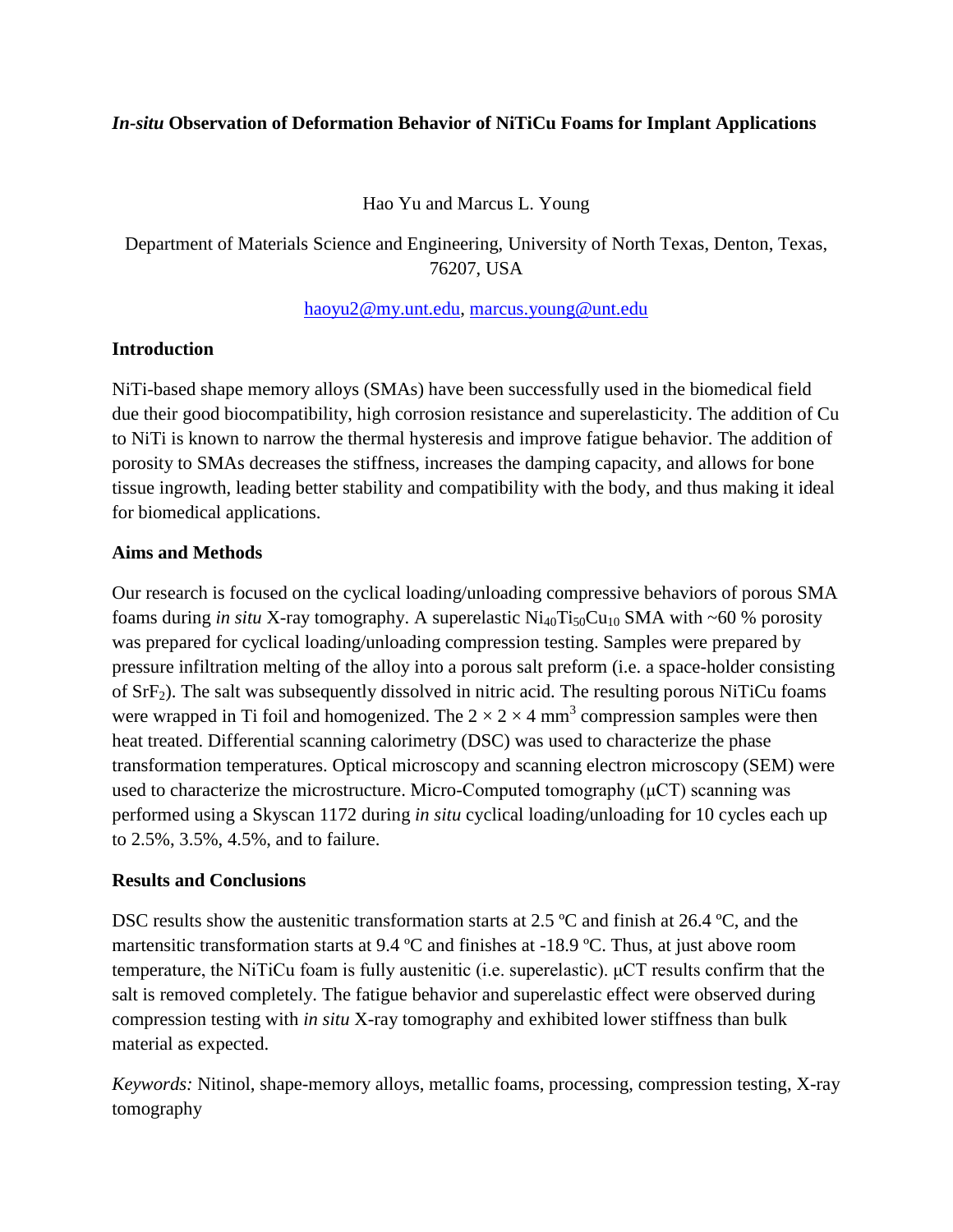# Local Brain Sonication Simulation with Gel Phantom by Stereotaxic Apparatus Guided HIFU

Chenchen Bing, Dr. Rajiv Chopra, Michelle Wodzak, Forrest Johnson, Trevor Hinshaw

## UT Southwestern Medical Center at Dallas

# Introduction:

High-Intensity Focused Ultrasound (HIFU) can deliver energy noninvasively to focal regions within tissues to generate lesion or ablation. To acquire an accurate targeting, MRI is often used for guiding HIFU to perform the task. In this paper, a stereotaxic apparatus was introduced as a cheaper method to replace MRI for targeting the specific region in the brain.

# Aim & Method:

The overall goal of this project was to evaluate the feasibility of controlling HIFU exposures with a modified stereotaxic system to perform ultrasound sonication within a specific region in the brain. A tissue mimicking material (TMM) developed based on Gellan Gum and dissolved albumin was used in this project as a gel phantom. In this project, a focused ultrasound transducer was built to integrate into the stereotaxic system. A water tank was developed by a 3D printer to enable transmission of ultrasound. Using stereotaxic apparatus system, the focal point of transducer was targeting at the specific region with the gel phantom. The transducer was excited with 400mV peak to peak voltage and set to be working at its  $3<sup>rd</sup>$  harmonic frequency (4.86MHz). A continuous sine wave was generated for sonication and the total exposure time was 20 seconds.

## Results & Conclusions

The spatial accuracy of individual sonications was approximately +5% (of 7-8mm target ranges) for XYZ. The ability to expose specific regions of the brain was demonstrated. The gel phantom developed accurately represents the focal volume of the focused transducer and is useful for evaluating the spatial accuracy of the apparatus. Combining ultrasound with stereotaxy for precise exposure of brain regions is feasible on a mechanical level. Compared with MRI guided HIFU, the stereotaxic apparatus is cheaper and more compatible with neuroscience experiments. This system could be used in a higher level HIFU project such as blood-brain barrier disruption.

# Contact Email:

[Chenchen.bing@utsouthwestern.edu](mailto:Chenchen.bing@utsouthwestern.edu)

[Rajiv.chopra@utsouthwestern.edu](mailto:Rajiv.chopra@utsouthwestern.edu)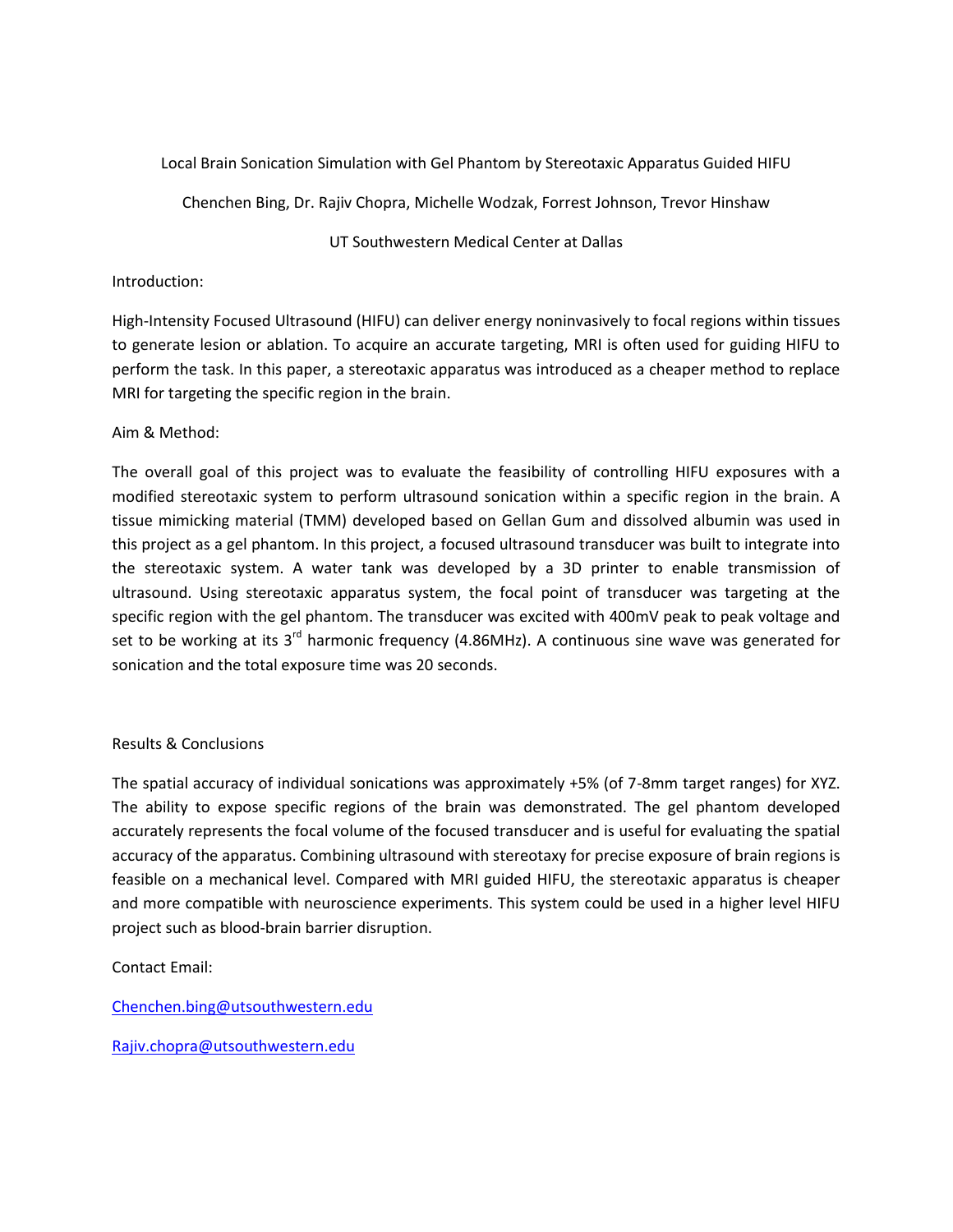# **An automated supination assessment task**

Eric Meyers<sub>1</sub>, Anil Sindhurakar<sub>3</sub>, Seth Hays<sub>2</sub>, Robert Rennaker<sub>1,2</sub>, Andrew Sloan<sub>2</sub>, Jason Carmel<sub>3</sub>, Michael Kilgard<sub>1</sub>

<sup>1</sup>The University of Texas at Dallas, Erik Jonsson School of Engineering and Computer Science, 800 West Campbell Road, Richardson, TX 75080-3021

<sup>2</sup>The University of Texas at Dallas, School of Behavior and Brain Sciences, 800 West Campbell Road, Richardson, TX 75080-3021 <sup>3</sup>Burke Medical Research Institute, Motor Recovery Laboratory, 785 Mamaroneck Avenue, White Plains, NY 10605

## **Introduction:**

Loss of motor function following stroke affects hundreds of thousands each year. Many stroke patients who have motor loss experience some level of impaired distal wrist rotation. The current gold standard tasks of measuring distal rotation in rodents are prone to human error and problems in different scoring systems. There is currently no task that allows a quantitative measurement of supination and pronation in rodents.

# **Aims and Methods:**

We have developed a novel behavioral task that allows us to automate and quantitatively measure distal forelimb supination in rats. The task requires animals to reach through a small aperture in a clear acrylic cage, grasp a spherical knob, and then supinate. The knob is attached to a rotary encoder and allows measurements of ¼" of a degree. When the user defined threshold is reached, the animal is rewarded with a pellet. The data is displayed in real time and recorded automatically. With a rich dataset of 300- 400 trials a day per animal, we can quantitatively analyze each rat's performance free from human bias. Due to the automation of the program, and implementing adaptive hit thresholds, we are able to train animals to proficiency within two weeks. Once the animals trained to the specified degree threshold, unilateral motor cortex ischemic lesions are administered.

## **Results and Conclusions:**

Animals exhibit a sustained supination deficit following motor cortex ischemia. All relevant calculated parameters show a drop in performance, including total degrees turned, velocity, acceleration, and inner spin times. Our results show that our task isolates distal rotation and is a sensitive measurement of supination loss.

# **Email List**

Eric Meyers: EricMeyers55@gmail.com Seth Hays: Seth.Hays@gmail.com Robert Rennaker: renn@utdallas.edu Andrew Sloan: drewsloan@utdallas.edu Michael Kilgard: kilgard@utdallas.edu Anil Sindhurakar: ans3004@med.cornell.edu Jason Carmel: [Jason.carmel@med.cornell.edu](mailto:Jason.carmel@med.cornell.edu)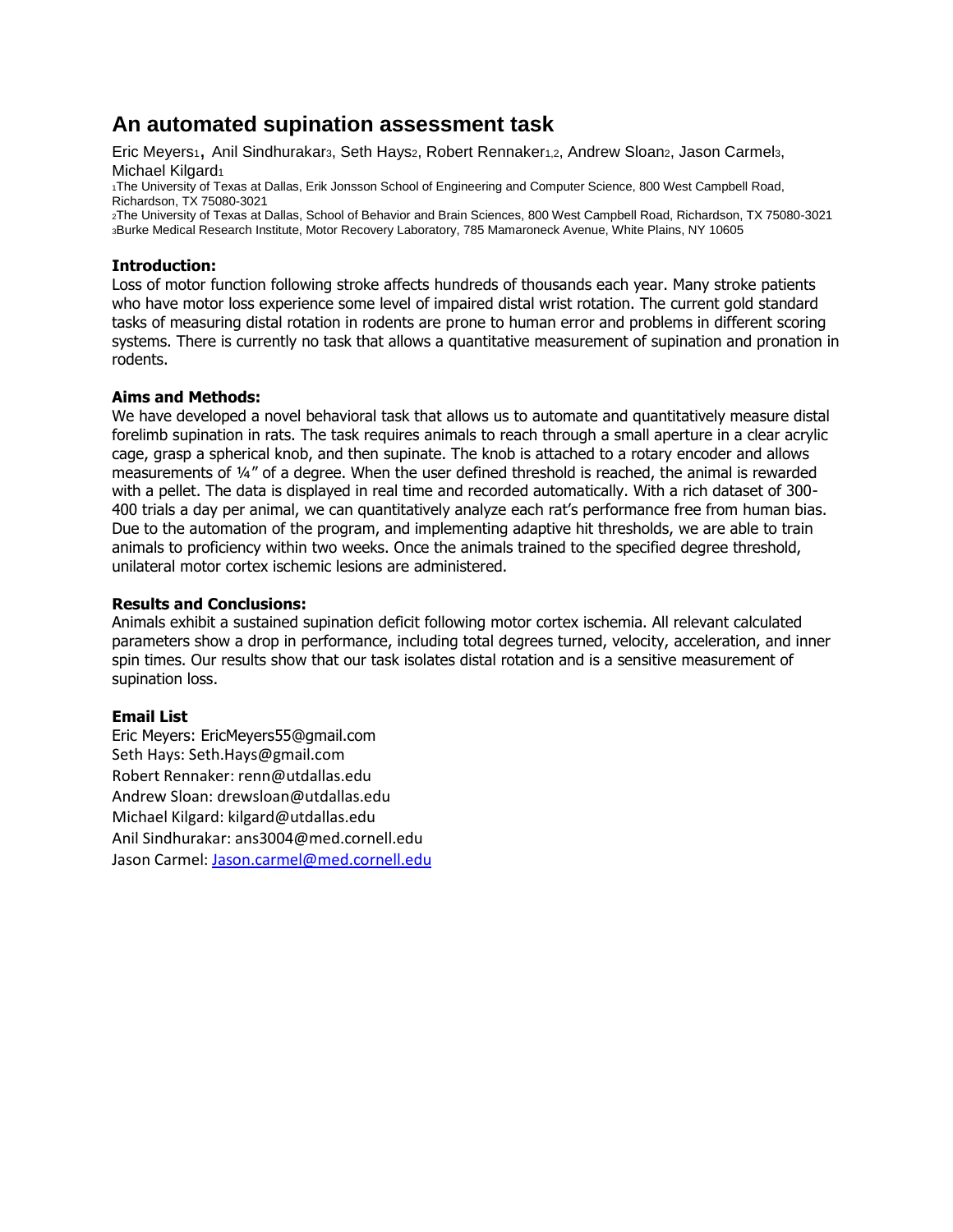#### **Abstract:**

Unilateral neglect is an attention deficit disorder often seen in stroke victims that have right parietal damage. It is hallmarked by the inability of patients to respond to activity or cues on their left side. At present, very few rehabilitative therapies exist for neglect, and full recovery is sparse among patients. Unfortunately, the animal literature has failed to provide any successful pre-clinical therapies that may be able to transfer to the clinic. In this study, we have developed an animal model of unilateral neglect as well as a new method to measure neglect in animals. Rats were trained to enter a nosepoke and wait for a visual light cue. After responding to the cue by exiting the nosepoke, rats were rewarded with a food pellet. After training on this task, each rat received injections of the vasoconstrictor endothelin-1 (ET-1) into right parietal cortex as a model of ischemic stroke and in order to induce unilateral neglect. We then tested animals post-surgically and measured their deficit in responding to cues in the contralesional space. This new behavioral measure and animal model of neglect could be helpful in promoting research into pre-clinical and clinical therapies for unilateral neglect.

#### **Authors:**

D'angelique Carrillo The University of Texas at Dallas Cognition and Neuroscience ddc092020@utdallas.edu

David Pruitt The University of Texas at Dallas Cognition and Neuroscience dtp110020@utdallas.edu

#### **Supervising Investigator:**

Dr. Robert L. Rennaker II The University of Texas at Dallas Cognition and Neuroscience, Associate Professor renn@utdallas.edu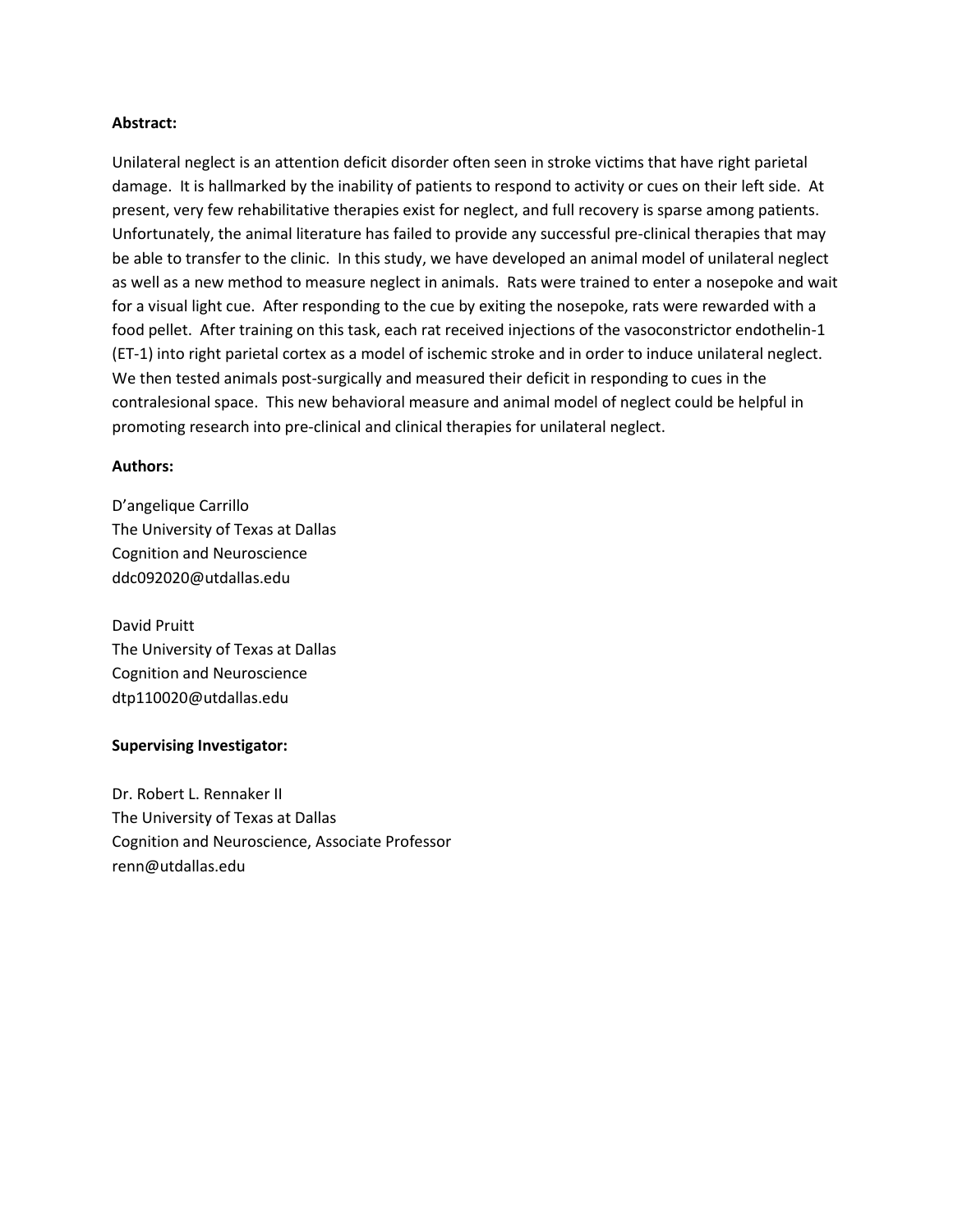Measuring Forelimb Speed on a Skilled Reaching Task in 6-OHDA lesioned rats

Anthony Nguyen, Seth Hays Ph.D., David Pruitt, Michael Kilgard Ph.D., Robert Rennaker Ph.D. Introduction

The bradykinesia assessment task, is a modified appetitive skilled reaching task in which rats are trained to press a lever twice in rapid succession. The bradykinesia assessment task demonstrates a reduction in performance of multiple parameters of forelimb function, including a decrease in forelimb movement speed, resulting from both hemorrhagic striatal lesions and ischemic lesions to the motor cortex. Rat models of PD utilize the stereotaxic administration of the neurotoxin 6-OHDA into the medial forebrain bundle to cause extensive damage to the dopaminergic neurons of the substantia nigra. We hypothesized that 6-OHDA lesioned animals would show deficits in multiple parameters of forelimb function on the bradykinesia assessment task.

Aims

To assess the sensitivity of the bradykinesia assessment task to a unilateral 6-OHDA lesion to the medial forebrain bundle (MFB), the predominant model for preclinical research of Parkinson's disease. Methods

After training the animals to task proficiency, unilateral infusions of 6-OHDA into the medial forebrain bundle were performed to induce Parkinson's disease. Motor performance on the bradykinesia assessment task was continued for 6 weeks post-lesion.

The lever was attached to a electrical potentiometer. This allowed us to obtain an analog signal of the position of the lever. Using custom software, we were able to quantitatively analyze multiple parameters of forelimb function.

#### Results

After administration of 6-OHDA, the rats showed an impairment in forelimb speed, and marked reduction in successful trials, total presses per trial, and total trials per session.

#### Discussion

This study assessed the sensitivity of the bradykinesia assessment task on unilateral 6-OHDA lesions to the medial forebrain bundle. The 6-OHDA lesioned rats showed marked declines in multiple parameters of forelimb function. This task produced deficits in rats with sub-maximal nigral damage, which could be analogous to subclinical neuronal changes in the Parkinsonian brain and warrants further investigation. Authors

Anthony Nguyen The University of Texas at Dallas ann071000@utdallas.edu Seth Hays Ph.D. The University of Texas at Dallas sxh129730@utdallas.edu David Pruitt The University of Texas at Dallas dtp110020@utdallas.edu Michael Kilgard Ph.D. The University of Texas at Dallas kilgard@utdallas.edu Robert Rennaker Ph.D. The University of Texas at Dallas [renn@utdallas.edu](mailto:renn@utdallas.edu)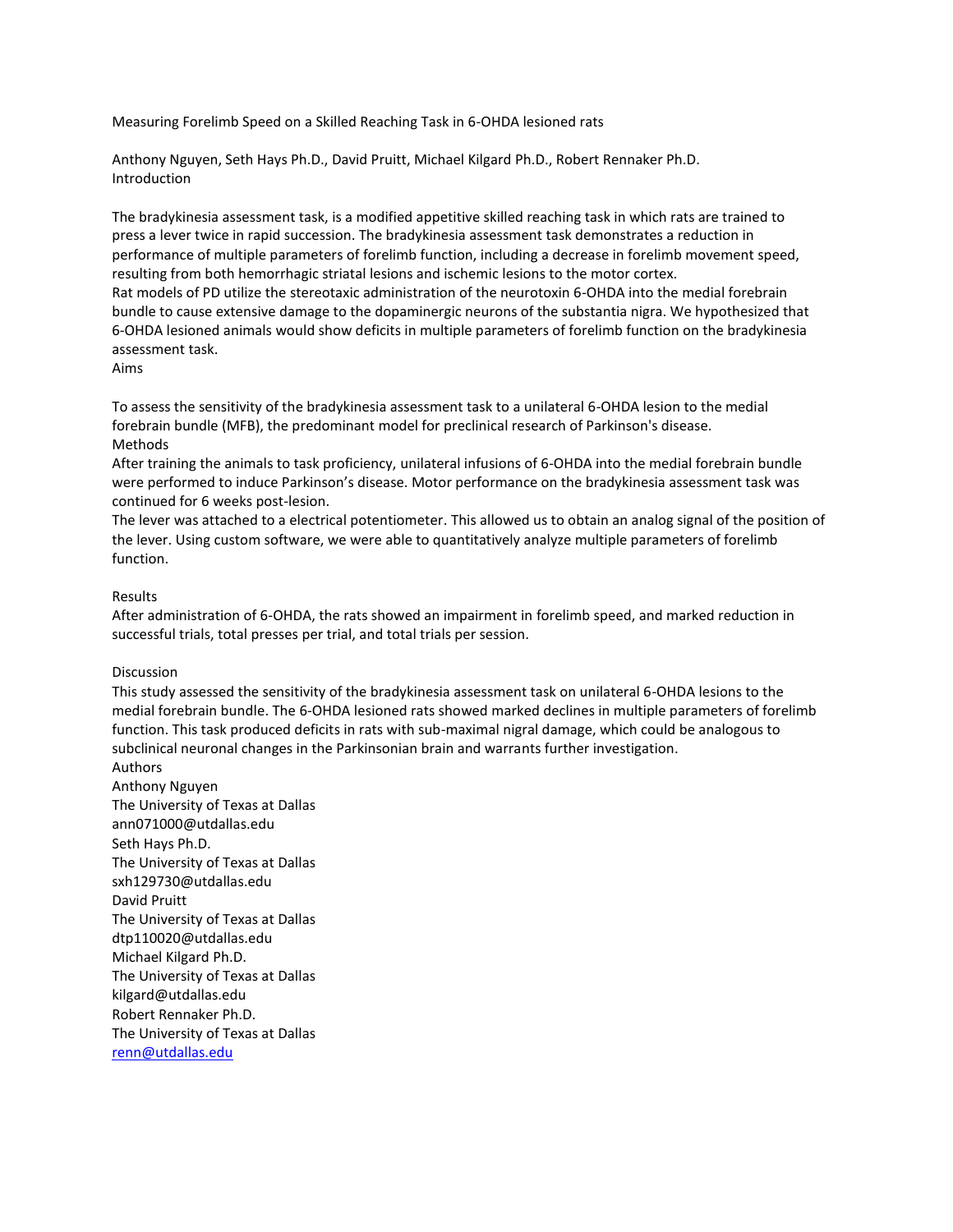# **Characterization of Two-Solution Bone Cements (TSBC) with Calcium Phosphate (CaP)**

Elizabeth Bentley (exb130630@utdallas.edu), Jonathan Chari (jxc122130@utdallas.edu), Lucas Rodrigues (lxr120230@utdallas.edu), Shant Aghyarian (shant.aghyarian@utdallas.edu), Danieli Rodrigues (danieli@utdallas.edu): Department of Bioengineering, University of Texas at Dallas, Richardson, TX

**Introduction:** Acrylic bone cements are used in orthopedics for a variety of applications including vertebral disk decompression, implant augmentation, and fracture fixation. However, traditional acrylic bone cements are bioinert and will neither integrate with the surrounding bone nor be resorbed. This can be remedied by adding a calcium phosphate filler such as Brushite to the cement composition to provide a porous scaffold in which the bone may interdigitate.

**Aims and Methods:** The aim of this study was to engineer partially resorbable bone cement for orthopedic applications by substituting the plastic phase with various concentrations of calcium phosphate filler (Brushite) while retaining desirable mechanical and rheological properties. To accomplish this, TSBC was prepared by mixing poly (methyl methacrylate) (PMMA), methyl methacrylate (MMA) and Brushite in various concentrations yielding a pre-mixed composite bone cement with up to 75% of the original polymer replaced by filler. N,N-dimethyl p-toluidine (DMPT) and benzoyl peroxide (BPO) were utilized to initiate free radical polymerization of setting cements. Viscosity, storage moduli, and extrusion stress were assessed using dynamic rheological characterization of non-setting cements on a DHR-3 Rheometer. Mechanical compression tests followed the ASTM F451 standard using a Bionix Mechanical Testing System (MTS 370). For injectability characterization, a pneumatic gun (Ellsworth, Germantown, WI) was used to extrude the cement through the system and injectability rate was assessed.

**Results and Conclusions**: Results demonstrated that replacing the polymer concentration with CaP did not detrimentally affect the mechanical properties of the cement compositions investigated. Rheological characterization was performed to determine the feasibility of utilizing these compositions for various orthopedic applications. The injectability of the various concentrations of cement varied considerably, while the pseudoplasticity of the cements was not detrimentally affected.

Source of Funding: University of Texas System, UT Transform Award (Dr. Rodrigues)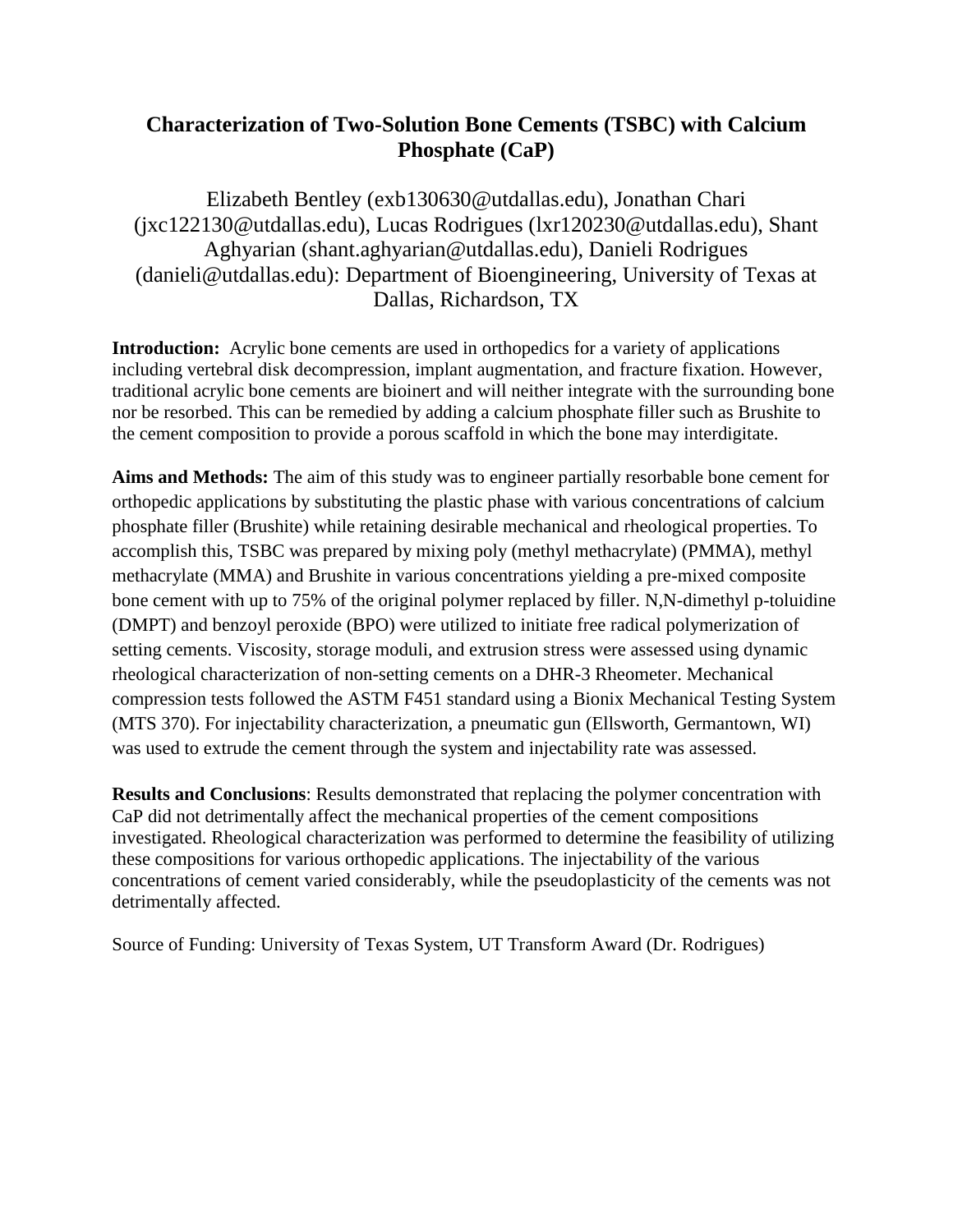Presentation Title: A Wireless Transponder for Smart Shoe

Authors: Shahrzad Sheibani<sup>1</sup>, Bhaskar Banerjee<sup>1</sup>, Haiying Huang<sup>2</sup>, Rashaunda Henderson<sup>1</sup>

Affiliation: <sup>1</sup>The University of Texas at Dallas, Richardson, TX, <sup>2</sup>The University of Texas at Arlington, Arlington, TX

Email address: sxs061600@utdallas.edu

# Introduction:

The research objective is to design a wireless transponder for antenna-based sensors used to simultaneously measure shear and pressure forces for diabetic foot diagnosis. The transponder is placed on the top surface of a shoe and consists of sensors and an interrogation system that transmits information to a receiver by modulating the interrogation frequency. The identification system includes an energy harvester, crystal oscillator and a passive mixer. A single chip interrogation circuit has been designed in CMOS to reduce size.

# Aims and Methods:

The sensors can be interrogated based on the principle of backscattering. A Rx/Tx antenna connects to the sensor via a switch. The Rx/TX antenna receives an interrogation signal that is either reflected by the switch or antenna sensor. When the switch is controlled using an oscillator, the reflected signal will be amplitude-modulated at the oscillator frequency. The RF energy harvester IC consists of a rectifier, limiter, reference and voltage regulator designed to power up the oscillator since it is the only device which needs an external power source. The rectifier converts the RF signal to DC and powers up the entire identification blocks. The voltage regulator generates a clean and regulated signal for the crystal oscillator.

# Results:

The proposed identification system was fabricated in IBM 130nm CMOS technology. The rectifier generates a DC voltage up to 1.75V with an applied

7dBm signal at 5.8GHz. The limiter maintains DC voltage to 1.2V and powers up the entire system. The limiter is followed by a voltage reference and regulator circuits to provide 0.6V supply voltage for the crystal oscillator. The crystal oscillator, including the output buffer and level shifter, generate 4MHz signals with 0.8  $V_{p-p}$  amplitude for the passive mixer with 15dBm of conversion loss. The identification system including bond pads has a size of 1.2mm  $\times$  0.8mm.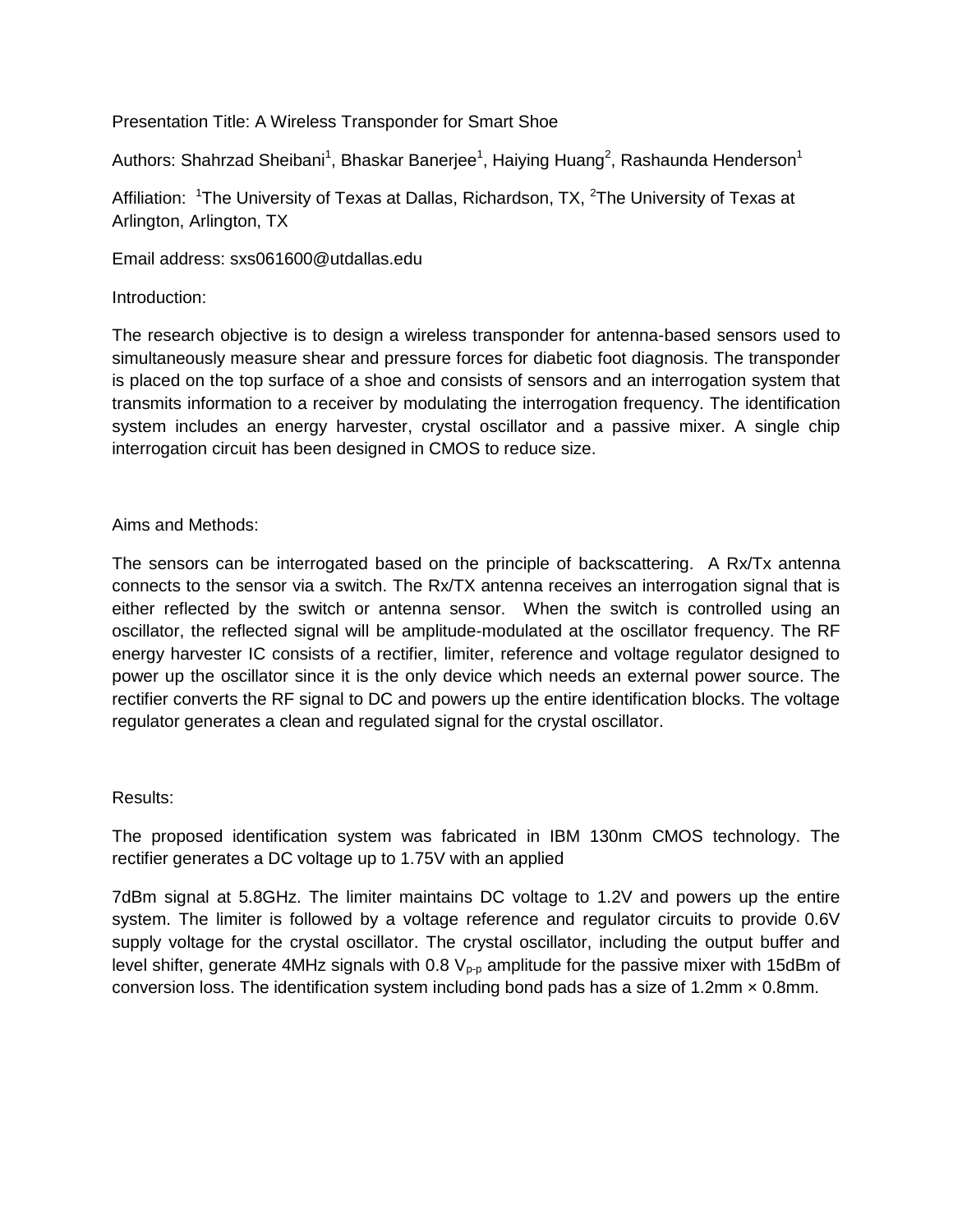# I. E-VEST: ATHLETIC HEART MONITORING SYSTEM

## By Rizan Shrestha, Jeff Smith, Miguel Ysuhuaylas, and Ryan Johnson

## II. INTRODUCTION

Sudden cardiac arrest is a condition in which proper heart function seizes unexpectedly (often due to ventricular fibrillation) and often results in death without immediate medical attention. When an athlete performs vigorous workout sessions, a sudden cardiac arrest could happen, resulting in sudden cardiac death (SCD).

## III. AIM AND METHOD

The aim of our project is to design and implement an electrocardiogram (ECG) monitoring device, which monitors athletes' ECG signals autonomously. The system is latched inside a wearable vest which monitors the signal from an athlete. It processes the analog signal through a microcontroller and then sends the collected real time data wirelessly to a base station. The base station will further process the digital signal through various filters to acquire a reasonably clean ECG signal while checking for any sort of abnormality, which can trigger an alarm to the nearest emergency unit from where the athlete is located.

# IV. RESULTS AND CONCLUSION

Modern automatic external defibrillators (AEDs) substantially increase the survival rate from sudden cardiac arrest during marathon runs, but current responses are typically 'de facto' and require experienced EMS personnel to identify and then treat sudden cardiac arrest. Therefore, athletes may be willing to wear an E-vest that can automatically recognize a cardiac event and immediately alert EMS and/or exercise event emergency personnel.

We are currently working on reducing the noise on the transmitted signal in the analog domain via notch-filtering. We are also working on further noise reduction in the digital domain using various finite impulse response (FIR) filters. The end goal is to attenuate noise and produce a clean signal. Once we achieve this goal, we will perform multiple analysis tests on multiple human cardiac signals. We are expecting to minimize the size and weight of the circuit for minimal intrusion and maximum comfort.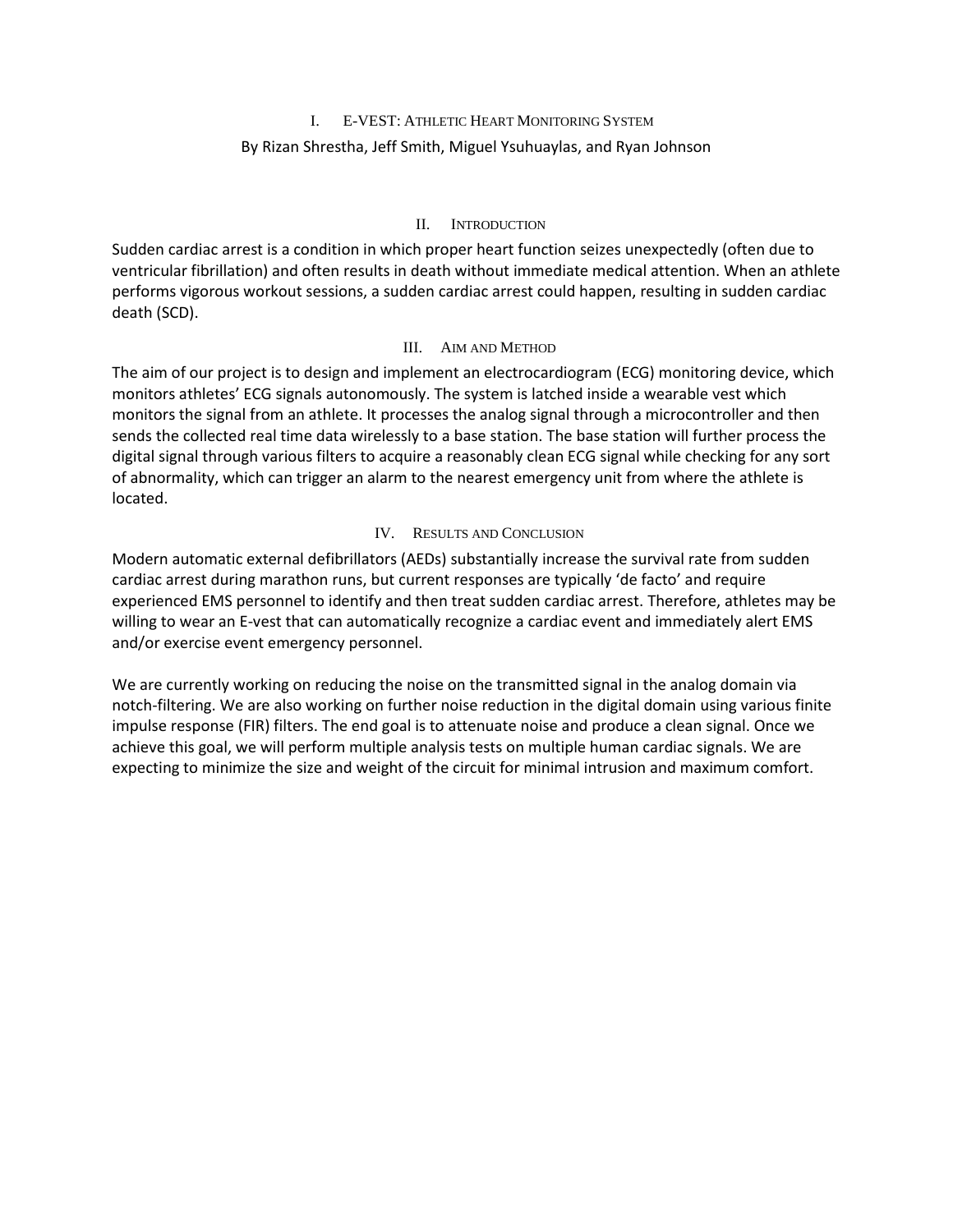#### **DESIGN AND FABRICATION OF NANOGAP FOR BIOSENSING APPLICATIONS**

*Meghana Pamidighantam and Dr Shalini Prasad Department of Bioengineering, University of Texas at Dallas Email id: lxp121030@utdallas.edu* 

Nanogap biosensor comprises of nanometer-scale detection region sandwiched between two electrodes. The nanogap biosensor leverages overlapped Electrical Double Layer (EDL) formation as the nanogap is smaller than the debye length of a single double layer. The purpose of the nanogap is to immobilize the DNA of similar dimensions for biological detection. Nanogap biosensing aids in amplified electrical signal detection and specific detection, however due to difficulty in fabrication, it is a newly emerging area of study. Biomolecular immobilization, within the gap, detected by electrical measurements makes it a label-free, ultra-sensitive and rapid biomolecular detection technique. The detection modality results in an amplified signal owing to the overlapped electrical double layers of the two electrodes.

The aim is to fabricate and optimize a nanogap biosensor on varied substrates such as glass and a porous film. Since the fabrication of nanogap below 50nm regime requires complex fabrication, we demonstrate the fabrication and testing of a nanogap biosensor of dimensions 50nm using a combined technique of thin film deposition of metal precursor, using sputter coaters, Atomic Layer Deposition (ALD) of alumina that acts as a sacrificial layer and etching off alumina layer to allow for formation of nanogap. The electrodes were fabricated and tested in the micrometer regime, specifically from 500 microns to 125microns. The presence of the nanogap was tested using a micromanipulator probe system to measure the I-V characteristics of the proposed electrode design. The results of the nanogap biosensor fabrication comprise of I-V characteristics of the fabricated nanogap with varying frequency and temperature. The presence of the nanogap is shown through the SEM images generated.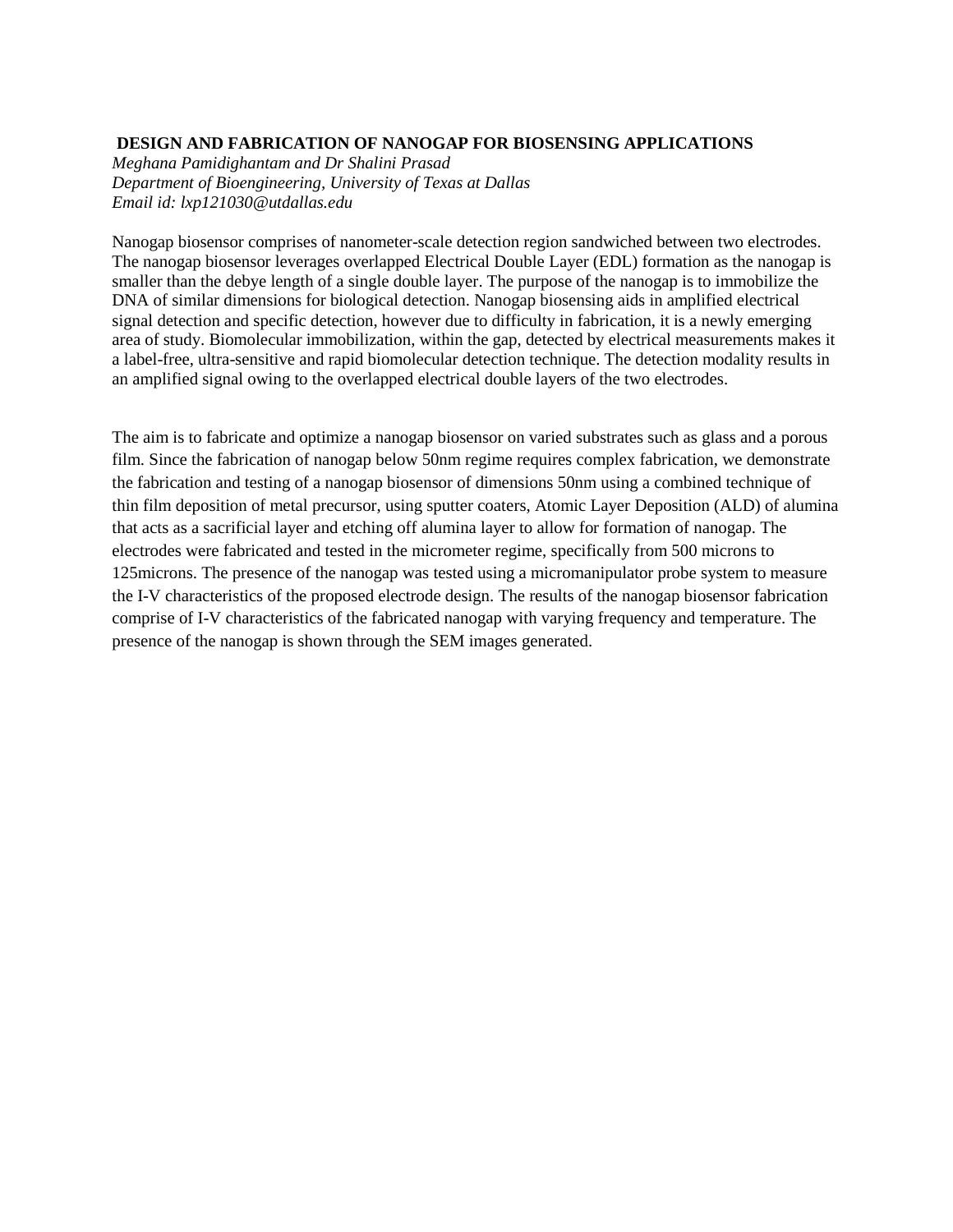# *Design and optimization of Electrical Cell-substrate Impedance Sensing (ECIS) biosensor for real time cellular monitoring*

Jon Craven, The University of Texas at Dallas, jec042000@utdallas.edu Kristina Ehrhardt, The University of Texas at Dallas, kje061000@utdallas.edu Dr. Leonidas Bleris, The University of Texas at Dallas, lxb092000@utdallas.edu Dr. Shalini Prasad, The University of Texas at Dallas, sxp118230@utdallas.edu

# **Introduction:**

Seamless integration of biological components with electrochemical sensors is critical in the development of microdevices for cell analysis. Cell-based impedance biosensing is an emerging technology that can be used to non-invasively and instantaneously detect and analyze cell responses to chemical and biological agents. The use of bioimpedance measurements allows for the in vitro monitoring of cellular adherence, proliferation, viability, and morphological changes.

# **Aims and Methods:**

We are developing and optimizing a biosensor platform that is capable of detecting cellular changes caused by reagents down to the single cell level. The optimization of the electrode design provides the ability to monitor the changes of cell kinetics while reducing the background noise often seen in other impedance based sensors. Cells added to a microfluidic reservoir of a micro electronic device will settle to the bottom and can attach when given an appropriate substrate for binding. The addition of electrodes to the bottom of the well allow for the cells to bind and cause a quantifiable change in impedance which provides real time indications of cellular changes. This project uses Electrical Cell-substrate Impedance Sensing (ECIS) to measure cellular adherence to gold electrodes and to monitor changes in adherence and to the cellular environment. For this mammalian Human Embryonic Kidney cells were used as the target cells. The ability of ECIS to give real time information about the cellular environment also presents the possibility for the detection of cellular biomarkers as a reference to test for the ability to monitor cells in-situ for the release of specific biomarkers. Readings are attained using a multiplexed potentiostat to measure changes in the impedance of the cellular environment in each microfliudic well individually and simultaneously.

# **Results and Conclusions:**

The biosensor provides strong detection readings caused by cellular adherence. The current multiplexed design offers a platform for real time detection of cellular changes.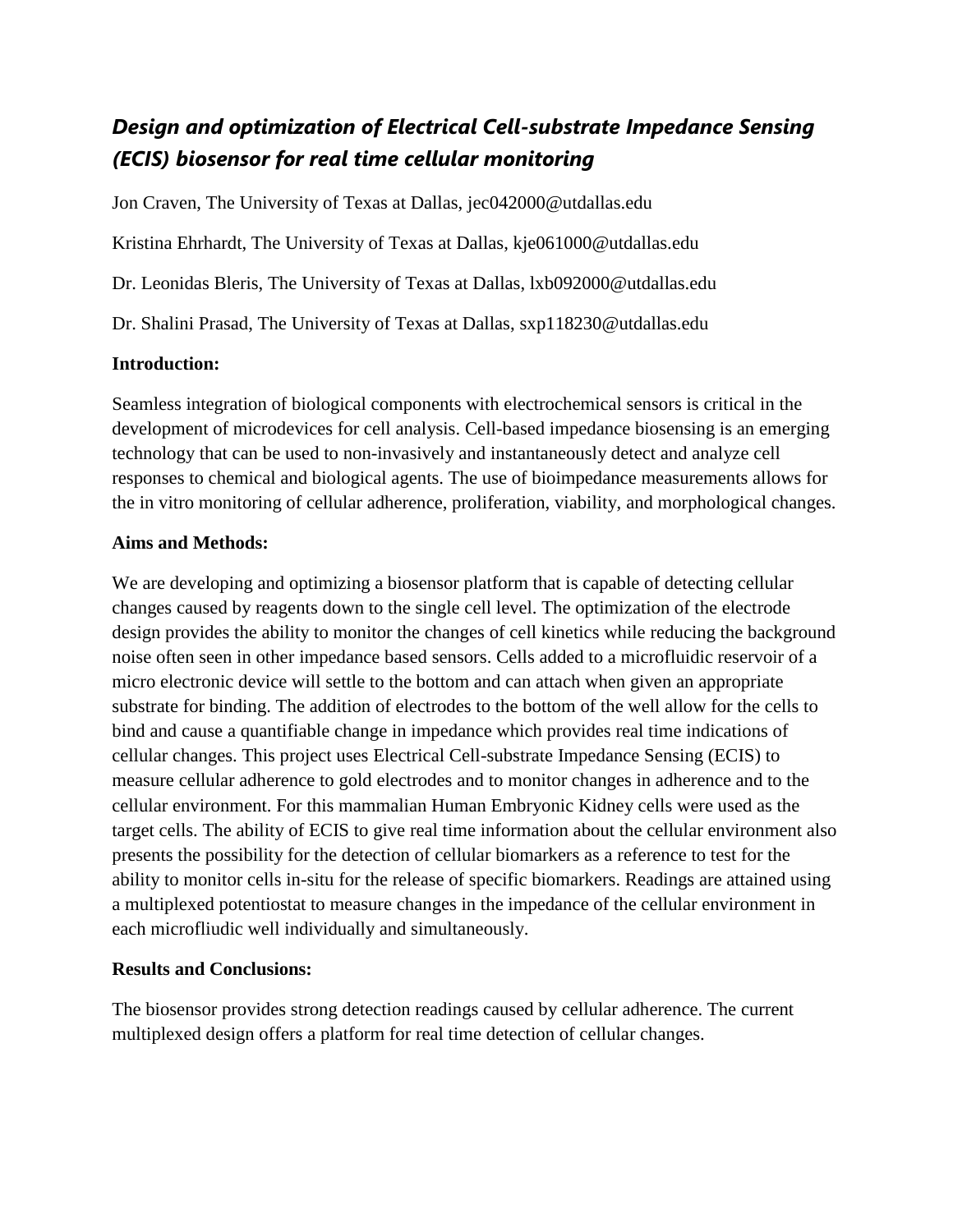#### Authors: Ridhima Chadha, Shalini Prasad

#### Title: Rare Cell Separation Using Dielectrophoresis

Cancer affects 7.6 million people worldwide according to the Center for Disease Control. In order to more effectively treat cancer patients the cause of heterogeneity in the disease must be fully understood. It has been recently hypothesized that select subpopulations of cancer cells have tumorigenic properties similar to embryonic stem cells. These cells are thought to be associated cancer proliferation .The goal of our project is sorting and identifying rare cells such as cancer stem cells by designing label-free cytometry tools.

Currently cancer cells are sequestered through label-based and invasive techniques requiring a "tag" to be attached to the cell and a significant amount of time for separation to occur. Dielectrophoresis (DEP, gradient electric field based electro kinetic technique separates cells using non-invasive and label free method at a much faster rate. It is an accurate method that can be used for sorting biological cells with varying dielectric properties.

We have designed a microelectrode array based cytometry tool, working on the principle of dielectrophoresis. In DEP a specific voltage and frequency are applied to an electrode pattern creating a non uniform electric field. The applied field induces a dipole in the cells, which are suspended in a conductive medium, causing them to move toward specific areas on the electrode patterned chip based on their dielectric properties. The electrode design was a simple two by two array with alternating positive and negative terminals with a diameter of 250 microns and center to center distance of 750 microns creating an area of high electric flux between the electrodes for the target "rare" cells to gather. High throughput was achieved through micro fluidics. This project demonstrates the separation of cervical cancer cells (HeLa) from non-cancerous human kidney cells (HEK). Separation efficiencies of 90.5 % have been achieved. 500,000 cells are separated per minute.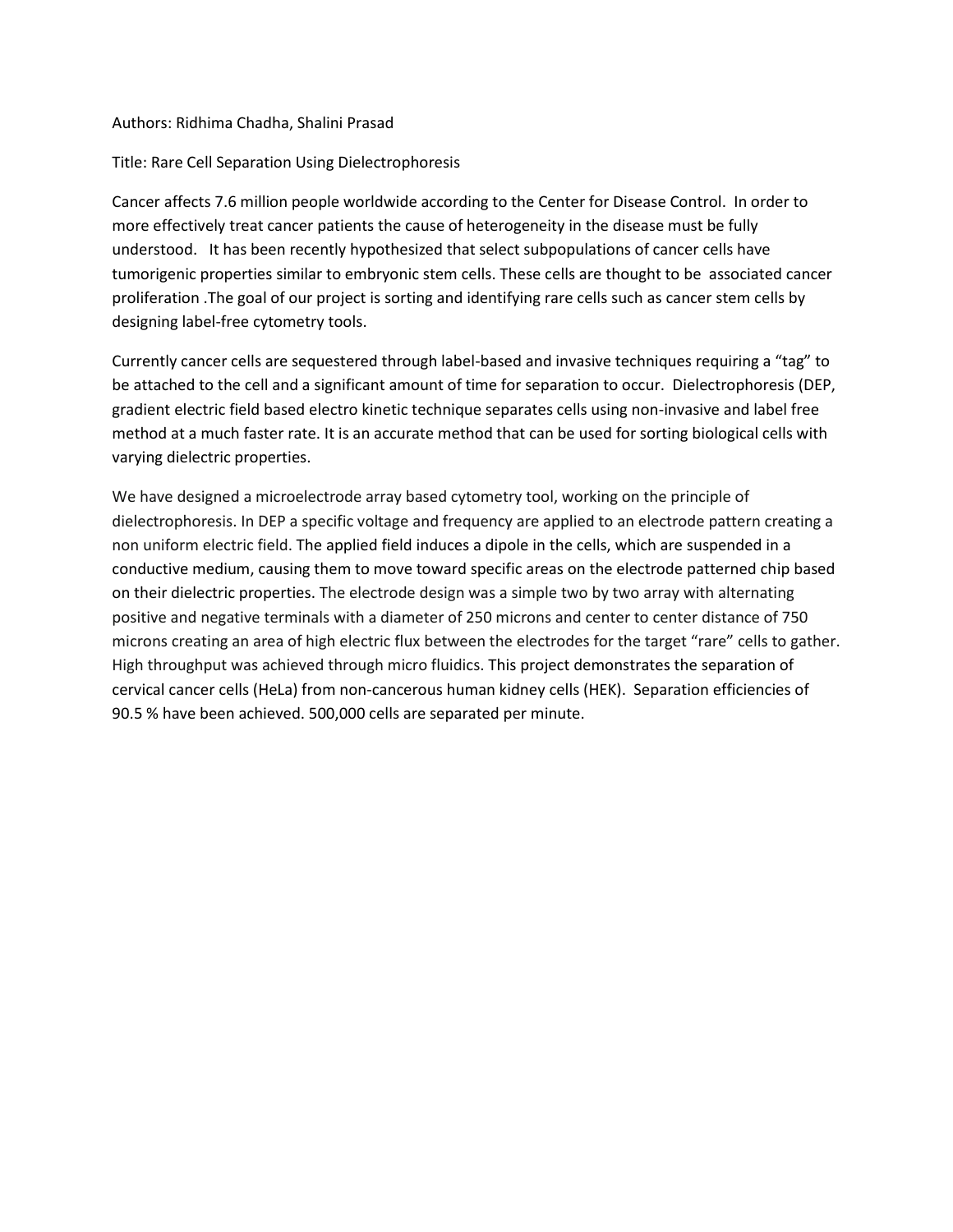## **Improved Cochlear Stimulation Based on Shape Memory Polymers**

Abhishek Raj\*, Dustin Simon, David Arreaga and Walter Voit \*Corresponding Author: Raj, A. School of Electrical Engineering The University of Texas at Dallas 800 W. Campbell Rd. Richardson, TX 75080 Phone: (214)909-1639 Email: abhishek.raj@utdallas.edu Hearing loss is the most common chronic disorder in the world, impairing more people than

blindness, heart disease and cancer combined. Currently, hearing can be partially restored through cochlear implants (CIs) which bypass cochlear dysfunction through direct electrical stimulation of spiral ganglion neurons (SGNs). These devices are limited by their low frequency and intensity resolution of sound coding, a result of inadequate electrode contact to stimulate the SGNs. Moreover, insertion of standard CI arrays cause trauma to both the basilar membrane and lateral wall of the cochlea, resulting in an inflammatory response and trauma which ultimately leads to fibrosis and neo-ossification.

We propose to utilize temperature dependent shape memory polymers to fabricate cochlear implants. Specifically, the shape memory effect allows for stiff insertion of cochlear implants that soften and coil during implantation, are chronically flexible and are compatible with photolithography. As the CI warms to body temperature, it transitions to the "remembered" coiled shape of the cochlea and atraumatically navigates the turns of scala tympani. Beyond improving substrate design to achieve enhanced stimulation of SGNs, we aim to overcome modern challenges to CI design regarding electrode size and charge injection capacity. By utilizing materials such as titanium nitride or PEDOT in order to increase the porosity of electrode surfaces, we seek to attain an electrochemical surface area many times larger than the geometric surface area. In this way, we can increase the number of electrodes within the same geometric area, maintaining comparable charge injection levels while increasing signal specificity to SGNs to improve sound coding.

The results of this study are intended to enable improved cochlear stimulation and can be applied to a host of flexible neural electronics such as cortical probes, regenerative nerve electrodes and nerve cuff electrodes.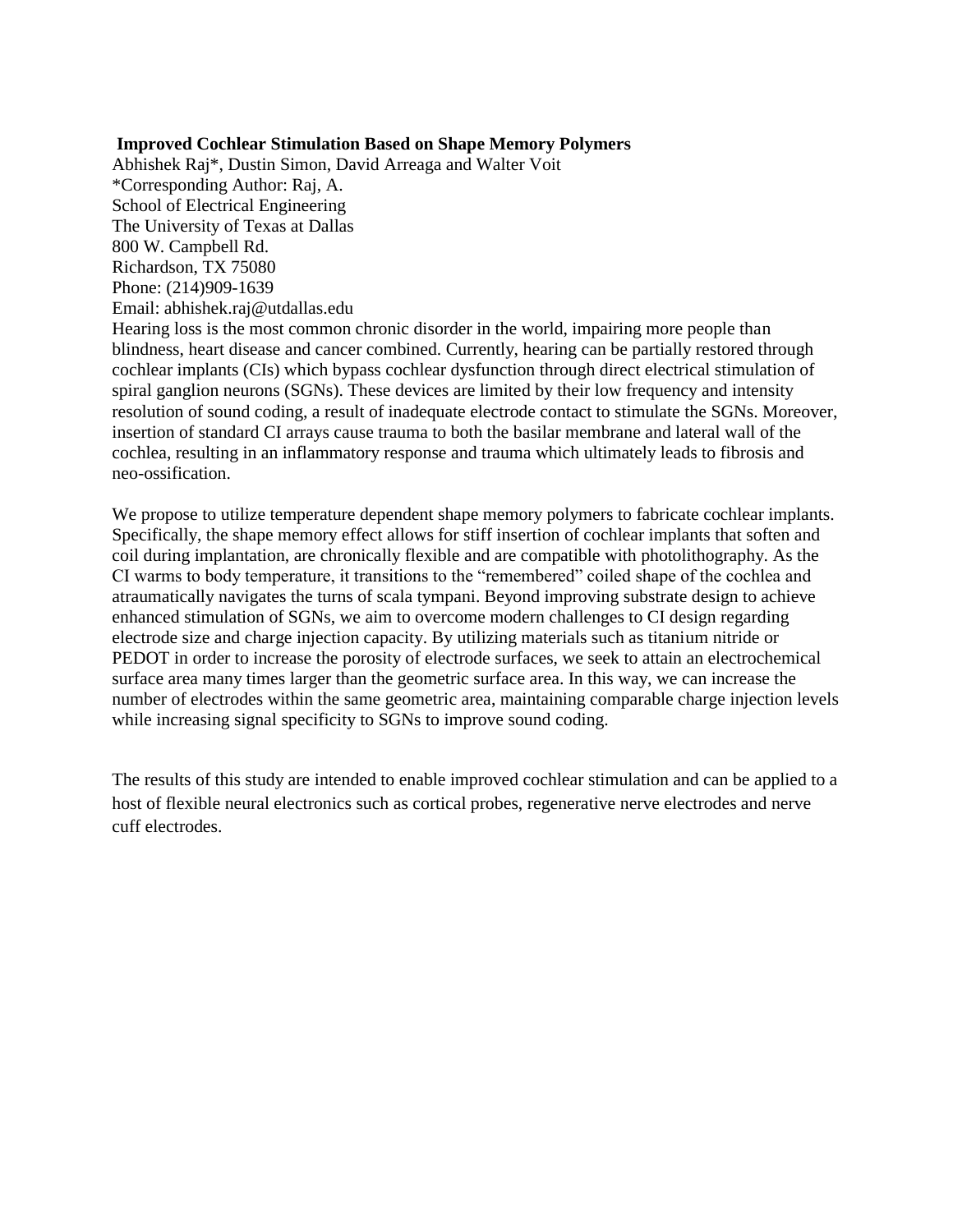Raising the Core Body Temperature by Heating Glabrous Surfaces During Vasodilation By: Andrew Stier

#### **Intro:**

Anesthesia can prevent the blood vessels from constricting, increasing blood perfusion and allowing blood cooled by the cold ambient air to travel to and cool down the core. Operating on a patient with a hypothermic core can cause complications. This experiment involves a solution to this dilemma.

#### **Aims and Methods:**

This experiment aims to show experimental evidence supporting the theory that supplying a high amount of heat to the palms of the hands and the soles of the feet while inducing increased blood perfusion can raise the core body temperature and sustain it at a desired level. The palms and soles are glabrous skin surfaces which have been shown to be areas of great heat transfer during vasodilation and increased blood perfusion. This heat must be supplied with a heating device that is flexible, completely adhesive, and able to supply uniform heat to avoid burning the patient. This project involved fabricating a surface electronic heater that meets these criteria using nanofabrication techniques. A prototype of this device was created by spincoating polyimide (PI) onto a glass slide. Ultra thin titanium wires were then sputtered onto the slide using sputtering, photolithography, and a mask designed in SolidWorks. The wires were then bonded to an external voltage source using thin flexible cables, and produce heat when voltage is applied. Once perfected, this prototype can be used to test the theory.

**Results and Conclusions:** Applying 45V of voltage to the device allowed it to reach sufficiently high temperatures (up to 43oC). In future prototypes, gold may be used in place of titanium as it has a lower resistivity constant and should reach higher temperatures at lower voltages. Future prototypes will be transferred to temporary tattoo adhesive sheets so that the device can be applied to the skin in a flexible, low pressure manner.

Affiliations: Dr. Kenneth Diller, Dr. Nanshu Lu, Yalin Yu Email address: [acstier@utexas.edu](mailto:acstier@utexas.edu)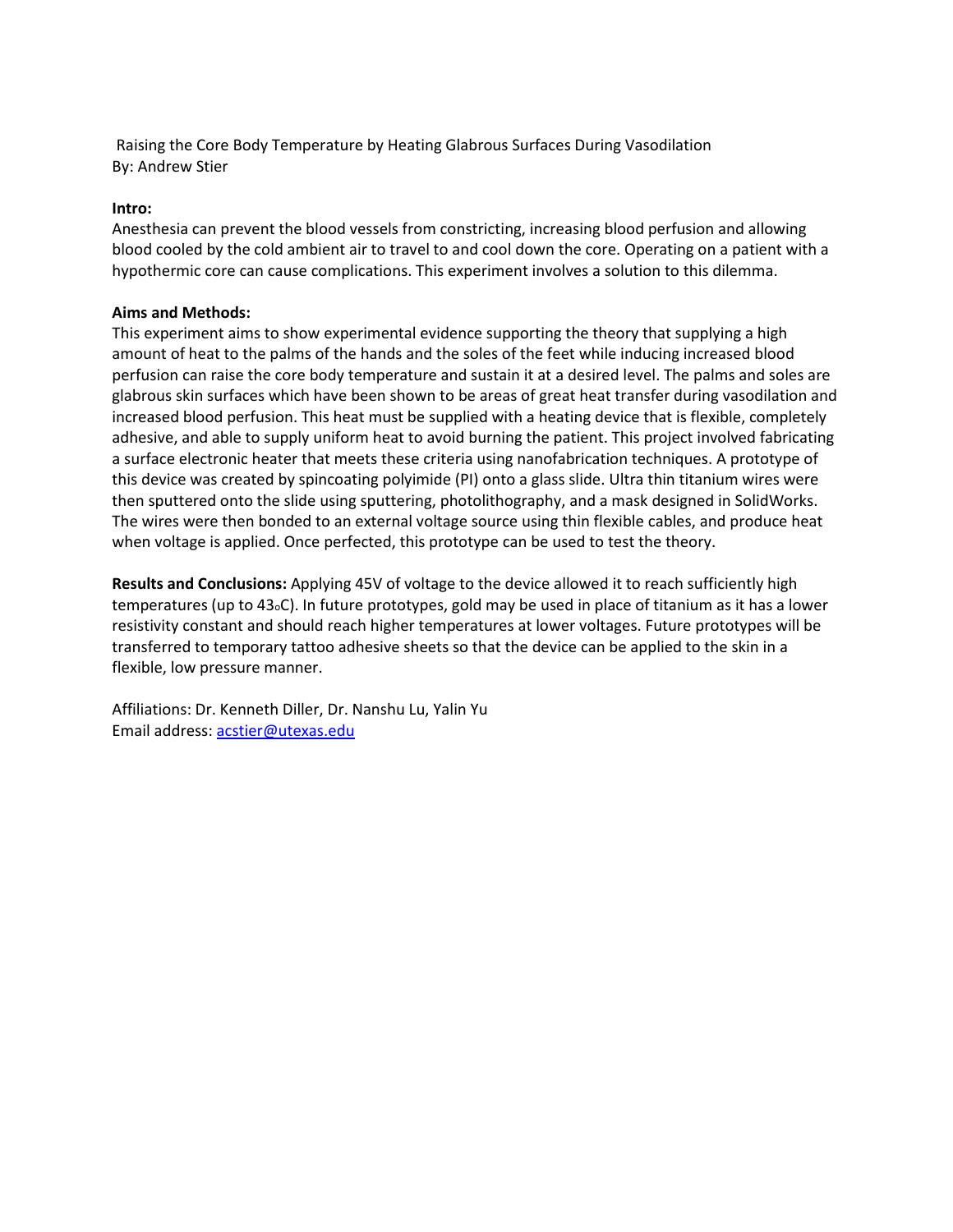# **The** *In Vitro* **Effects of Embryonic Stem Cell Paracrine Signaling on Macrophage Phenotype**

Melanie E. Maurer<sup>1,2</sup>, Lindsay E. Fitzpatrick<sup>2</sup>, Todd C. McDevitt<sup>2,3</sup> <sup>1</sup>Department of Biomedical Engineering, University of Texas at Dallas, Richardson, TX <sup>2</sup>Department of Biomedical Engineering, Georgia Institute of Technology and Emory University, Atlanta, GA <sup>3</sup>Institute for Bioengineering and Bioscience, Georgia Institute of Technology, Atlanta, GA

## **Introduction**

Embryonic stem cells (ESCs) may play an important role in tissue regeneration. Differentiating ESC aggregates, referred to as embryoid bodies (EBs), secrete a number of growth factors involved in inflammation and tissue repair. Macrophages, a major cell type in inflammation and tissue repair, exhibit a pro-inflammatory M1 phenotype or a pro-wound healing M2 phenotype. Thus, EB paracrine secretions may induce a phenotypic change in macrophages.

## **Aims and Methods**

The aim of this study was to gain a better understanding of how ESC paracrine secretions may affect the immune system *in vivo*, by examining the effects of EB conditioned media (EB-CM) on macrophage phenotype. EBs were formed from mouse ESCs, and EB-CM was collected on days 4 and 7. Simultaneously, human THP-1 cells were cultured in growth medium + PMA for 48 hours to form adherent macrophages. Macrophages were then cultured in polarization medium (M1: growth medium + LPS + IFN-γ; M2: growth medium + IL-4) or EB-CM for 48 hours. Fresh growth medium was used as a control. After 48 hours, these media samples were collected, and enzyme-linked immunoassays (ELISAs) were performed to analyze cytokine secretion (TNF-α to characterize M1 phenotype and IL-10 to characterize M2 phenotype).

## **Results and Conclusions**

As expected with proper formation of EBs, macrophages activated by LPS and IFN-γ (M1) secreted high amounts of TNF-α and low amounts of IL-10 while macrophages activated by IL-4 (M2) secreted low amounts of TNF-α and high amounts of IL-10. Macrophages treated with EB-CM on days 4 and 7 showed increased secretion of TNF-α as compared to all other media samples but significantly less than M1 macrophages. Secretion of IL-10 was low compared to all samples. This suggests that EB-CM may induce a phenotype resembling M1, and inflammatory response may be enhanced *in vivo*.

(Melanie Maurer- melanie.maurer@utdallas.edu)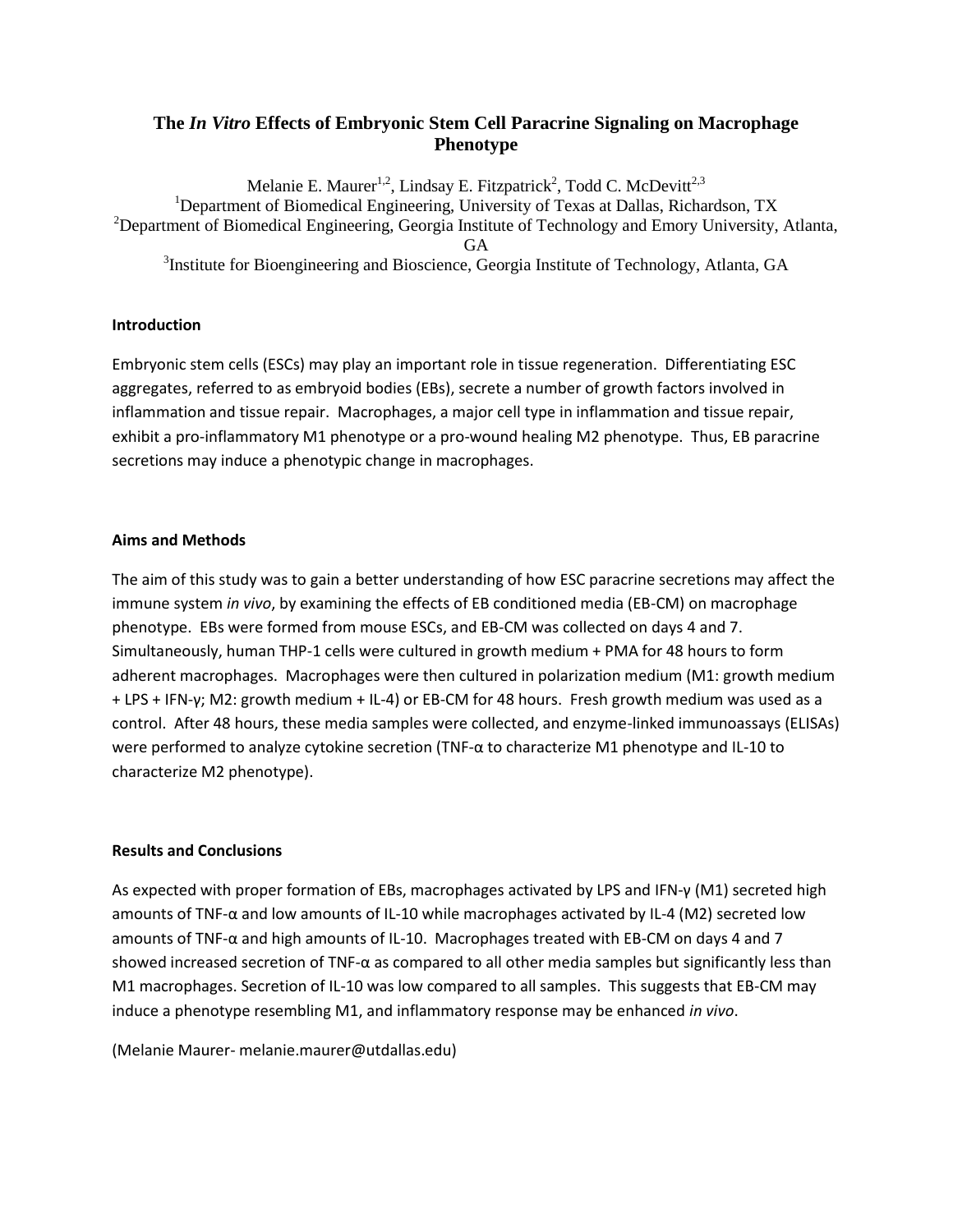#### Application of Electrokinetics for Cell Separation

Cell separation usually consists of either fluorescence activated cell sorting or magnetic activated cell sorting. These methods are useful for cell separation/sorting but a more efficient way is there through dielectrophoresis (DEP) and electrorotation (ROT). This involves applying electrokinetics to manipulate the cell through the use of its dielectric properties.

The device set up is on a glass substrate with gold electrode plated on the glass slide. For dielectrophoresis, the electrode applies a voltage (positive and negative) to the circuit. Based on the dielectric properties of the particle, the particle will either experience negative DEP or positive DEP depending on the frequency applied in the electric field. In negative DEP, the particle moves away from the flow of the electric field. In positive DEP, the particle moves towards the electrode. By utilizing the dielectric properties of the particle, we can accomplish negative or positive DEP so that cell separation is effective. In electrorotation, voltage is applied the same way as in DEP, but a phase lag is also applied to the rotating electric field to cause the circular motion. So far, our experiments have used polystyrene beads to optimize negative and positive DEP. We have used polystyrene beads suspended in diH2O and observe their movement when electric field is applied.

For the polystyrene bead experiments, the results we have gotten have shown that positive DEP can be achieved through low frequencies and negative DEP can be achieved through high frequencies. The main frequency range for positive DEP went from 100 Hz to 500 Hz. For negative DEP, the effects could be first observed around 500 kHz all the way to 1 MHz. For negative DEP, pearl chain formations could also be observed. Below are images of different electrode patterns and their results for negative and positive DEP.

Negative DEP: (pearl chains can be observed)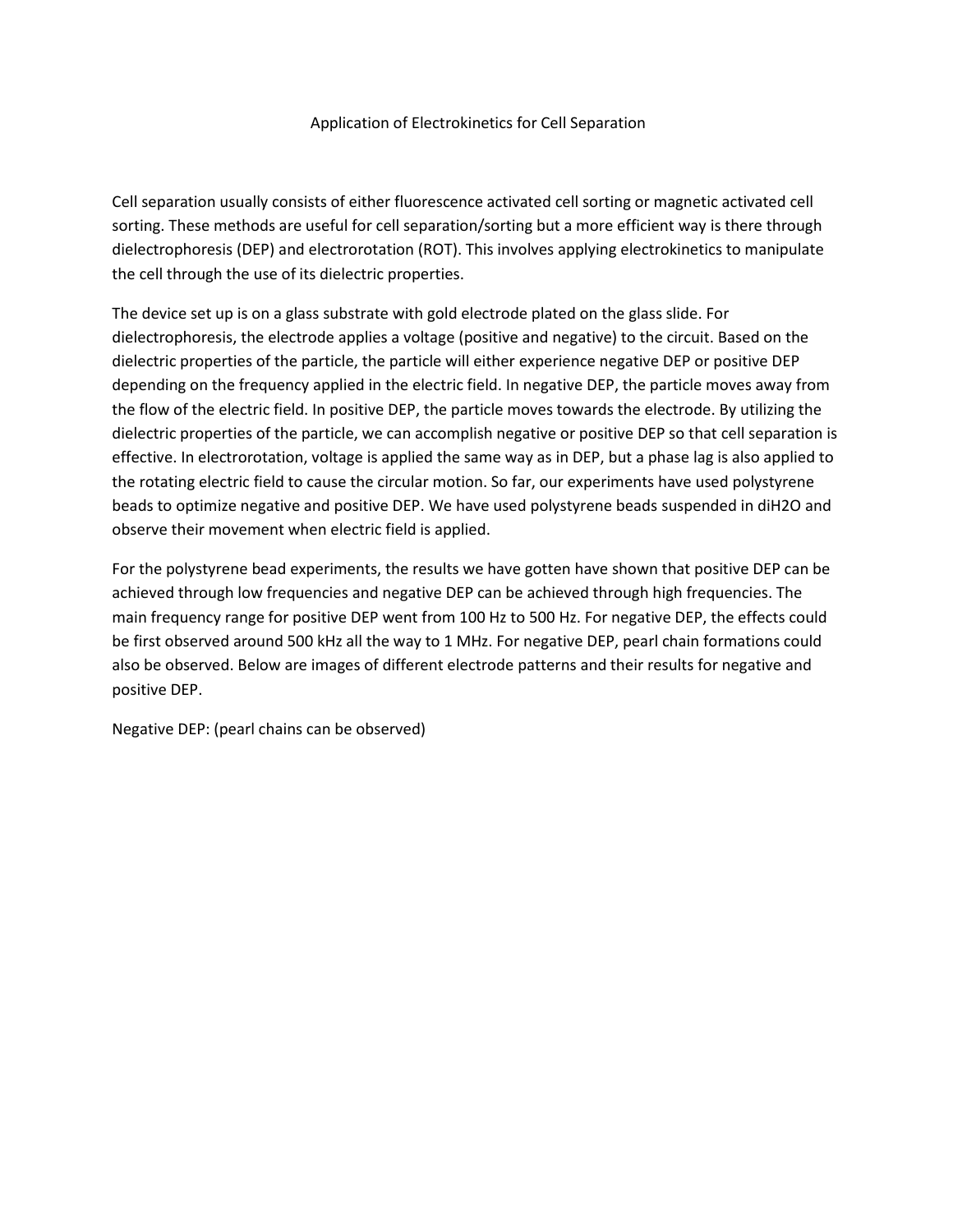

# Positive DEP: